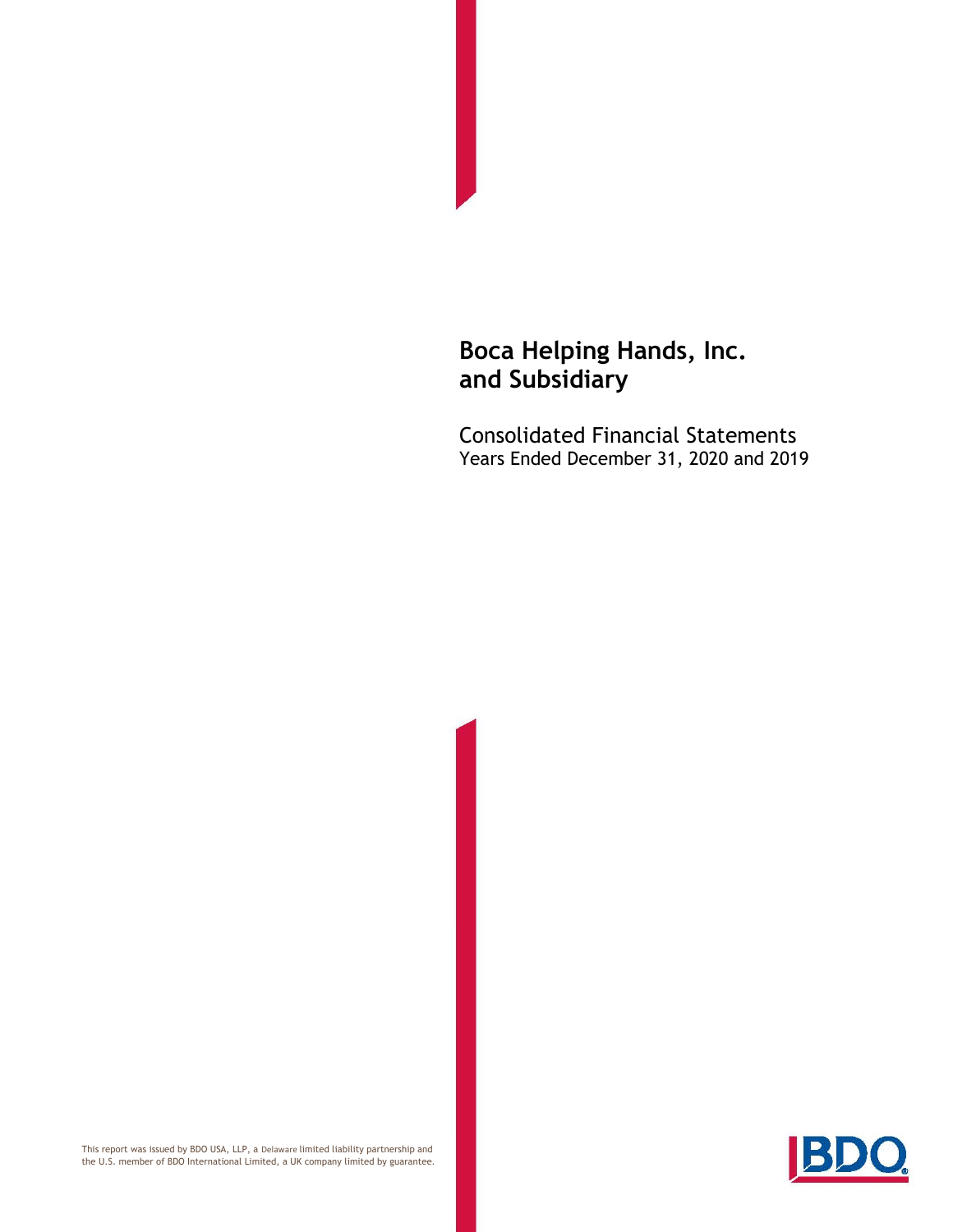#### **TABLE OF CONTENTS**

| INDEPENDENT AUDITOR'S REPORT                          | $1 - 2$  |  |
|-------------------------------------------------------|----------|--|
| CONSOLIDATED FINANCIAL STATEMENTS                     |          |  |
| Consolidated Statements of Financial Position         | 3        |  |
| Consolidated Statements of Activities                 | 4        |  |
| <b>Consolidated Statements of Functional Expenses</b> | $5 - 6$  |  |
| <b>Consolidated Statements of Cash Flows</b>          |          |  |
| Notes to Consolidated Financial Statements            | $8 - 21$ |  |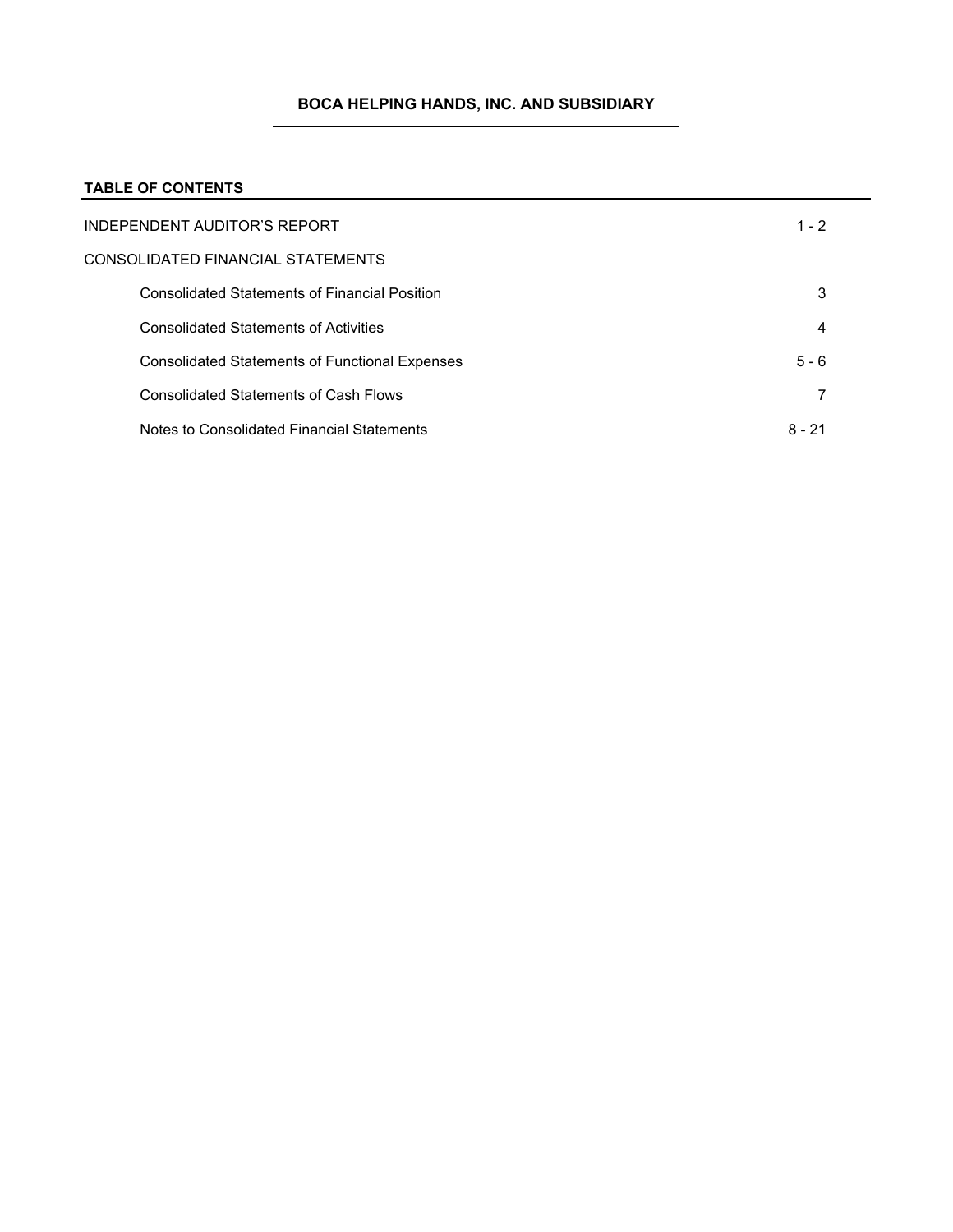

225 N.E. Mizner Blvd, Suite 685 Boca Raton, FL 33432

## **INDEPENDENT AUDITOR'S REPORT**

Boca Helping Hands, Inc. and Subsidiary Boca Raton, Florida

#### **Report on the Consolidated Financial Statements**

We have audited the accompanying consolidated financial statements of Boca Helping Hands, Inc. (a notfor-profit Organization) and Subsidiary (the "Organization"), which comprise the consolidated statement of financial position as of December 31, 2020, and the related consolidated statements of activities, functional expenses, and cash flows for the year then ended, and the related notes to the consolidated financial statements.

#### **Management's Responsibility for the Consolidated Financial Statements**

Management is responsible for the preparation and fair presentation of these consolidated financial statements in accordance with accounting principles generally accepted in the United States of America; this includes the design, implementation, and maintenance of internal control relevant to the preparation and fair presentation of consolidated financial statements that are free from material misstatement, whether due to fraud or error.

#### **Auditor's Responsibility**

Our responsibility is to express an opinion on these consolidated financial statements based on our audit. We conducted our audit in accordance with auditing standards generally accepted in the United States of America. Those standards require that we plan and perform the audit to obtain reasonable assurance about whether the consolidated financial statements are free from material misstatement.

An audit involves performing procedures to obtain audit evidence about the amounts and disclosures in the consolidated financial statements. The procedures selected depend on the auditor's judgment, including the assessment of the risks of material misstatement of the consolidated financial statements, whether due to fraud or error. In making those risk assessments, the auditor considers internal control relevant to the entity's preparation and fair presentation of the consolidated financial statements in order to design audit procedures that are appropriate in the circumstances, but not for the purpose of expressing an opinion on the effectiveness of the entity's internal control. Accordingly, we express no such opinion. An audit also includes evaluating the appropriateness of accounting policies used and the reasonableness of significant accounting estimates made by management, as well as evaluating the overall presentation of the consolidated financial statements.

We believe that the audit evidence we have obtained is sufficient and appropriate to provide a basis for our audit opinion.

#### **Opinion**

In our opinion, the consolidated financial statements referred to above present fairly, in all material respects, the consolidated financial position of the Organization as of December 31, 2020, and the consolidated changes in their net assets and their cash flows for the year then ended in accordance with accounting principles generally accepted in the United States of America.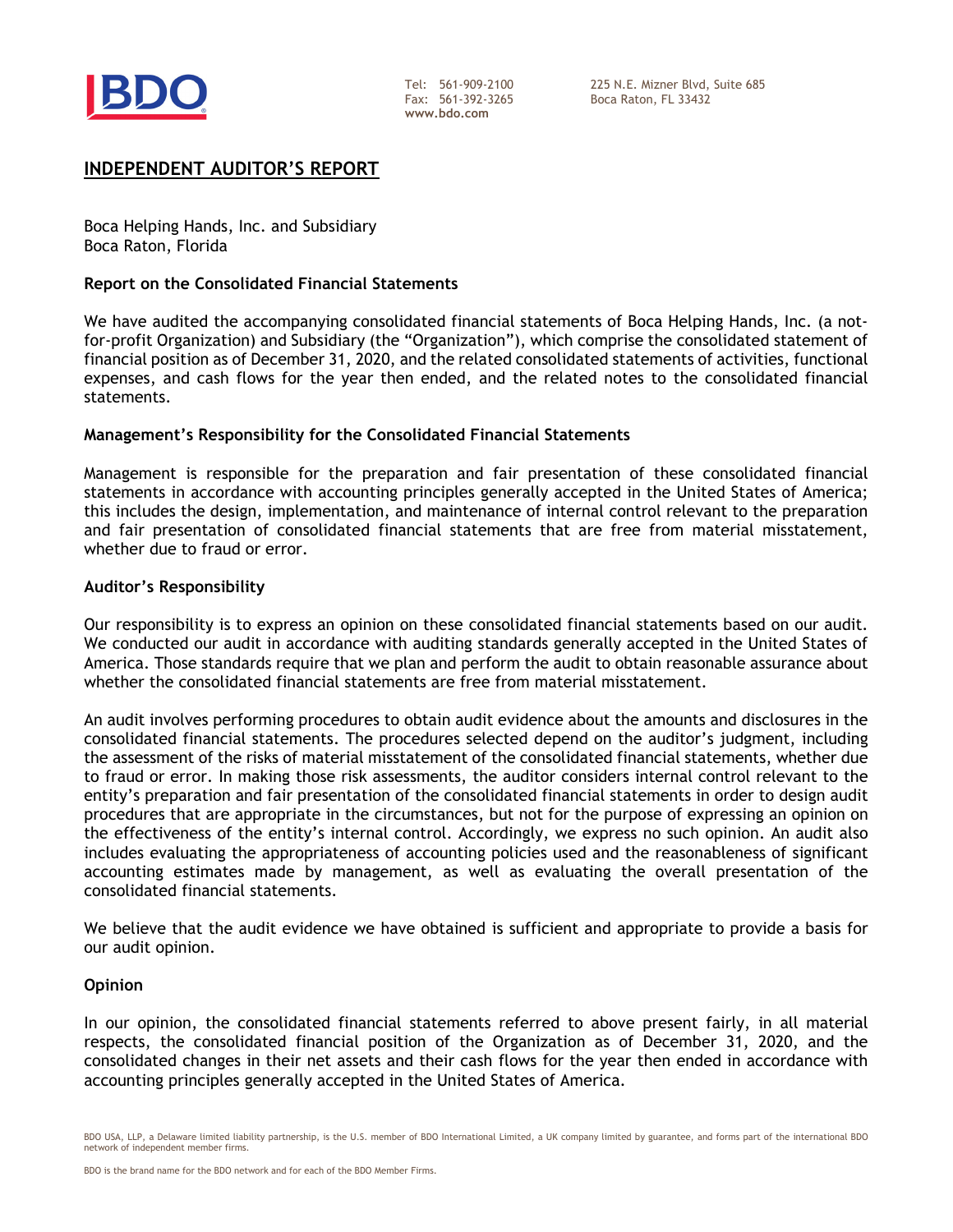

### **Emphasis of Matter – Coronavirus**

We draw attention to NOTE 11 of the consolidated financial statements, which describes the uncertainty related to the coronavirus ("COVID-19") outbreak.

#### **Other Matter**

The consolidated financial statements of the Organization as of and for the year ended December 31, 2019 were audited by Morrison, Brown, Argiz & Farra, LLC ("MBAF"), whose partners and professional staff joined BDO USA, LLP as of January 16, 2021, and has subsequently ceased operations. MBAF expressed an unmodified opinion on those consolidated financial statements in their report dated September 4, 2020.



Certified Public Accountants May 19, 2021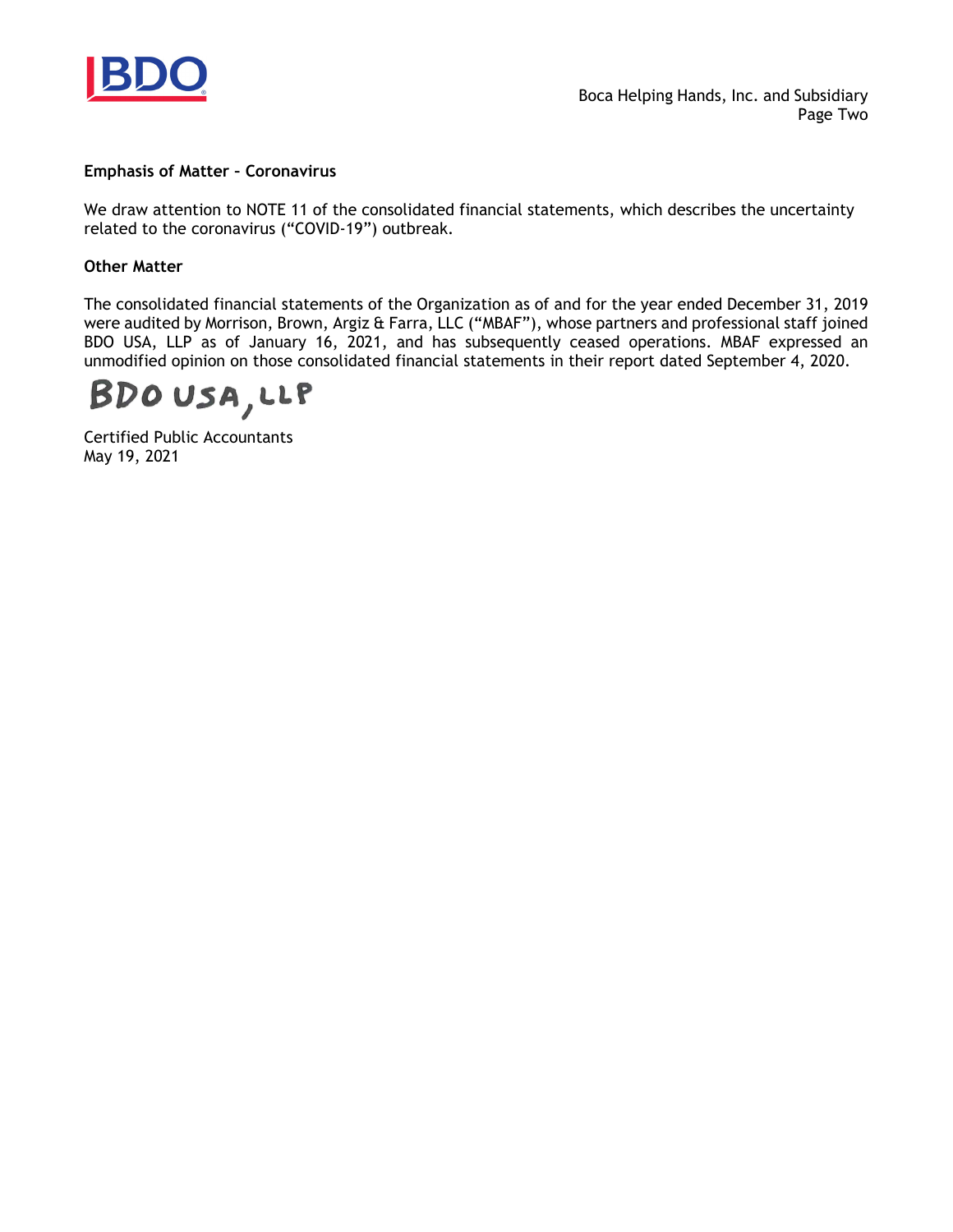#### CONSOLIDATED STATEMENTS OF FINANCIAL POSITION DECEMBER 31,

| <b>ASSETS</b>                                                                                       | 2020                                             | 2019                                             |
|-----------------------------------------------------------------------------------------------------|--------------------------------------------------|--------------------------------------------------|
| Cash and cash equivalents<br>Contribution and grants receivable<br>Other receivables<br>Investments | \$<br>3,819,165<br>23,000<br>14,431<br>4,841,280 | \$<br>1,317,045<br>95,100<br>74,050<br>3,707,485 |
| Prepaid expenses and other assets<br>Property and equipment, net                                    | 40,353<br>6,258,628                              | 37,780<br>6,083,281                              |
| <b>TOTAL ASSETS</b>                                                                                 | 14,996,857                                       | 11,314,741<br>S.                                 |
| <b>LIABILITIES AND NET ASSETS</b>                                                                   |                                                  |                                                  |
| <b>LIABILITIES</b><br>Accounts payable and accrued expenses<br>Paycheck Protection Program Ioan     | \$<br>211,454<br>170,155                         | \$<br>119,020                                    |
| <b>TOTAL LIABILITIES</b>                                                                            | 381,609                                          | 119,020                                          |
| <b>NET ASSETS</b><br>Without donor restrictions:<br>Undesignated<br>Board designated endowment      | 9,692,454<br>4,898,044                           | 7,175,747<br>3,924,874                           |
| Total net assets without donor restrictions                                                         | 14,590,498                                       | 11,100,621                                       |
| With donor restrictions                                                                             | 24,750                                           | 95,100                                           |
| <b>TOTAL NET ASSETS</b>                                                                             | 14,615,248                                       | 11,195,721                                       |
| TOTAL LIABILITIES AND NET ASSETS                                                                    | 14,996,857<br>\$                                 | 11,314,741<br>\$                                 |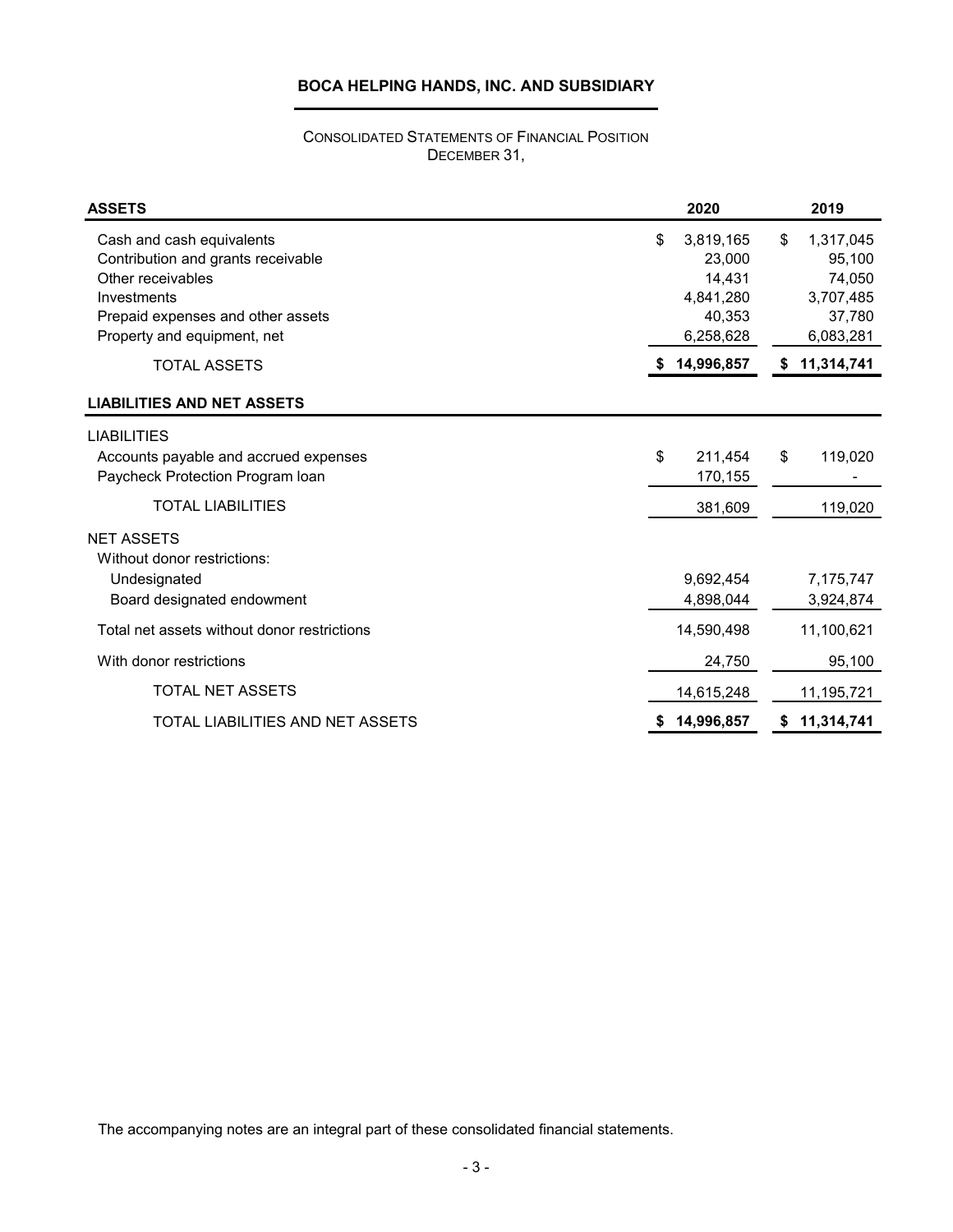CONSOLIDATED STATEMENTS OF ACTIVITIESFOR THE YEARS ENDED DECEMBER 31,

|                                                        |                           | 2020                      |                  | 2019 |                           |    |                           |    |              |  |
|--------------------------------------------------------|---------------------------|---------------------------|------------------|------|---------------------------|----|---------------------------|----|--------------|--|
|                                                        | <b>Without</b>            | <b>With</b>               |                  |      | Without                   |    | With                      |    |              |  |
|                                                        | <b>Donor Restrictions</b> | <b>Donor Restrictions</b> | <b>Total</b>     |      | <b>Donor Restrictions</b> |    | <b>Donor Restrictions</b> |    | <b>Total</b> |  |
| <b>REVENUE AND SUPPORT</b><br>Grants and contributions | 4,477,781                 | \$<br>350,411             | \$<br>4,828,192  |      | 2,008,366                 | \$ | 281,919                   |    | 2,290,285    |  |
| Capital campaign contributions                         | \$                        | 354,500                   | 354,500          | \$   |                           |    |                           | \$ |              |  |
| In-kind, principally food                              | 8,550,000                 |                           | 8,550,000        |      | 6,460,000                 |    |                           |    | 6,460,000    |  |
| Special events                                         | 153.675                   |                           | 153.675          |      | 285.872                   |    |                           |    | 285.872      |  |
| Investment income, net                                 | 589,276                   |                           | 589,276          |      | 517,797                   |    |                           |    | 517,797      |  |
| Other income (loss)                                    | 977                       |                           | 977              |      | (2,848)                   |    |                           |    | (2,848)      |  |
| Net assets released from restrictions                  | 775,261                   | (775, 261)                |                  |      | 359,103                   |    | (359, 103)                |    |              |  |
| <b>TOTAL REVENUE AND SUPPORT</b>                       | 14,546,970                | (70, 350)                 | 14,476,620       |      | 9,628,290                 |    | (77, 184)                 |    | 9,551,106    |  |
| <b>EXPENSES</b>                                        |                           |                           |                  |      |                           |    |                           |    |              |  |
| Program services:                                      |                           |                           |                  |      |                           |    |                           |    |              |  |
| Food Center (including in-kind contributions           |                           |                           |                  |      |                           |    |                           |    |              |  |
| of \$8,550,000 and \$6,460,000 for the                 |                           |                           |                  |      |                           |    |                           |    |              |  |
| years ended December 31, 2020 and                      |                           |                           |                  |      |                           |    |                           |    |              |  |
| 2019, respectively)                                    | 9,521,027                 |                           | 9,521,027        |      | 7,139,606                 |    |                           |    | 7,139,606    |  |
| <b>BHH Backpacks</b>                                   | 233,352                   |                           | 233,352          |      | 265,218                   |    |                           |    | 265,218      |  |
| Job Training/Job Mentoring Programs                    | 299,031                   |                           | 299,031          |      | 386,855                   |    |                           |    | 386,855      |  |
| Resource center                                        | 247,361                   |                           | 247,361          |      | 332,528                   |    |                           |    | 332,528      |  |
| Total program services                                 | 10,300,771                |                           | 10,300,771       |      | 8,124,207                 |    | $\overline{\phantom{a}}$  |    | 8,124,207    |  |
| Supporting services:                                   |                           |                           |                  |      |                           |    |                           |    |              |  |
| General and administrative                             | 408,364                   |                           | 408,364          |      | 394,732                   |    |                           |    | 394,732      |  |
| Fundraising                                            | 347,958                   |                           | 347,958          |      | 391,608                   |    | $\overline{\phantom{a}}$  |    | 391,608      |  |
| Total supporting services                              | 756,322                   |                           | 756,322          |      | 786,340                   |    | ٠                         |    | 786,340      |  |
| <b>TOTAL EXPENSES</b>                                  | 11,057,093                |                           | 11,057,093       |      | 8,910,547                 |    |                           |    | 8,910,547    |  |
| <b>CHANGE IN NET ASSETS</b>                            | 3,489,877                 | (70, 350)                 | 3,419,527        |      | 717,743                   |    | (77, 184)                 |    | 640,559      |  |
| NET ASSETS, BEGINNING OF YEAR                          | 11,100,621                | 95,100                    | 11,195,721       |      | 10,382,878                |    | 172,284                   |    | 10,555,162   |  |
| NET ASSETS, END OF YEAR                                | \$<br>14,590,498          | \$<br>24,750              | \$<br>14,615,248 | \$   | 11,100,621                | \$ | 95,100                    |    | \$11,195,721 |  |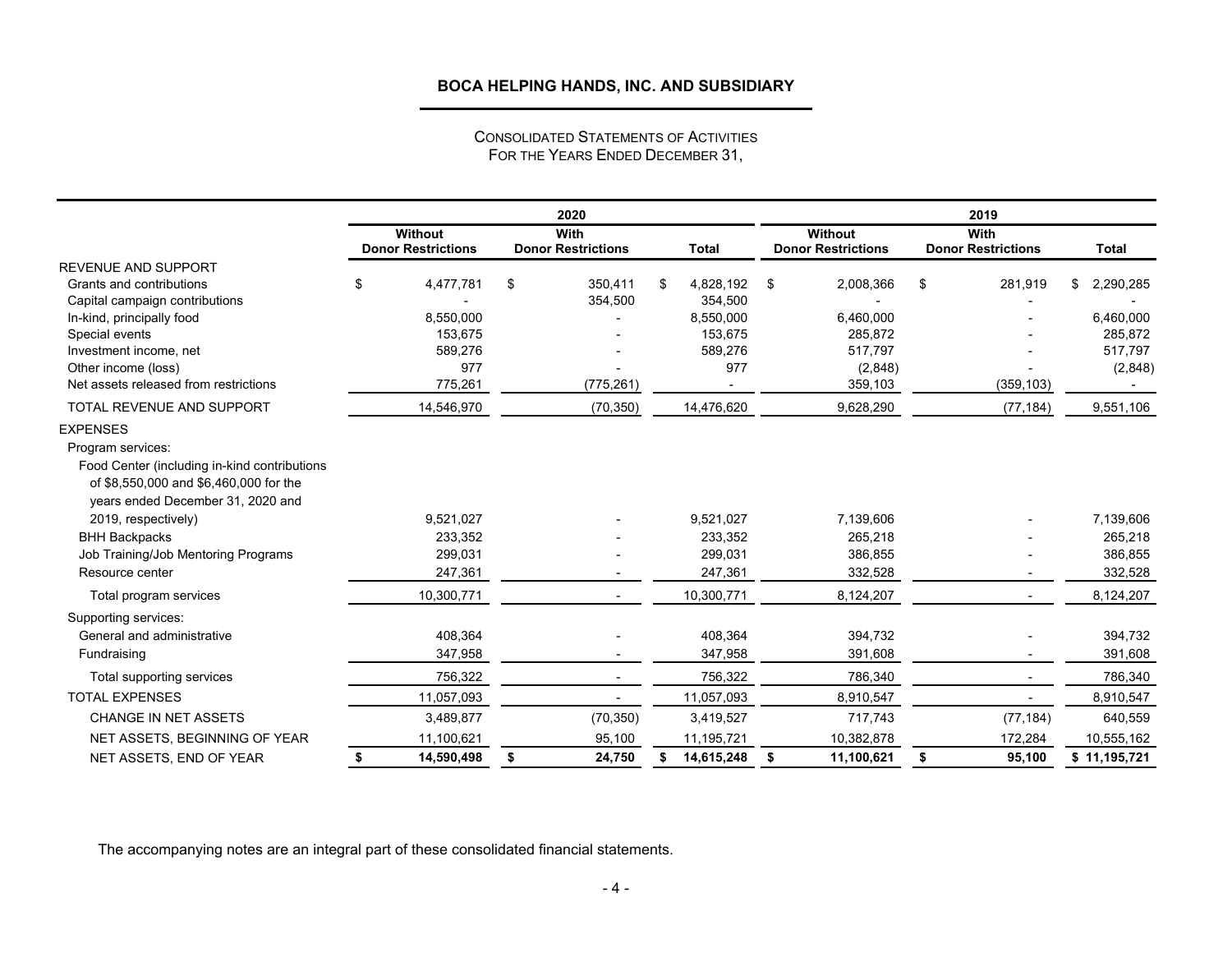#### CONSOLIDATED STATEMENT OF FUNCTIONAL EXPENSESFOR THE YEAR ENDED DECEMBER 31, 2020

|                                     | <b>Program Services</b> |    |                         |    |                                            |    |                    | <b>Supporting Services</b> |                               |    |             |                   |
|-------------------------------------|-------------------------|----|-------------------------|----|--------------------------------------------|----|--------------------|----------------------------|-------------------------------|----|-------------|-------------------|
|                                     | Food<br>Center          |    | <b>BHH</b><br>Backpacks |    | Job Training/<br>Job Mentoring<br>Programs |    | Resource<br>Center |                            | General and<br>Administrative |    | Fundraising | Total<br>Expenses |
| <b>Salaries</b>                     | \$<br>309,917           | \$ | 40,137                  | \$ | 124,884                                    | \$ | 60.094             | \$                         | 208,205                       | \$ | 136,027     | \$<br>879,264     |
| Payroll taxes and employee benefits | 74,365                  |    | 9,631                   |    | 29,966                                     |    | 14,420             |                            | 49,959                        |    | 32,640      | 210,981           |
| <b>TOTAL SALARIES AND</b>           |                         |    |                         |    |                                            |    |                    |                            |                               |    |             |                   |
| <b>RELATED EXPENSE</b>              | 384,282                 |    | 49,768                  |    | 154,850                                    |    | 74,514             |                            | 258,164                       |    | 168,667     | 1,090,245         |
| In-kind expenses                    | 8,550,000               |    |                         |    |                                            |    |                    |                            |                               |    |             | 8,550,000         |
| Food purchases                      | 195,240                 |    | 137,170                 |    |                                            |    |                    |                            |                               |    |             | 332,410           |
| Emergency assistance                |                         |    |                         |    |                                            |    |                    |                            |                               |    |             |                   |
| payments to clients                 |                         |    |                         |    |                                            |    | 66,849             |                            |                               |    |             | 66,849            |
| Job training                        |                         |    |                         |    | 124,771                                    |    |                    |                            |                               |    |             | 124,771           |
| Building maintenance and supplies   | 43,943                  |    | 7,922                   |    | 3,751                                      |    | 17,515             |                            | 9,537                         |    | 9,537       | 92,205            |
| Rent                                |                         |    |                         |    |                                            |    | 31,388             |                            |                               |    |             | 31,388            |
| Utilities and other                 | 19,267                  |    | 3,473                   |    | 1,645                                      |    | 7,680              |                            | 4,181                         |    | 4,181       | 40,427            |
| Printing, telephone and             |                         |    |                         |    |                                            |    |                    |                            |                               |    |             |                   |
| other office expenses               | 9,729                   |    | 1,754                   |    | 831                                        |    | 3,878              |                            | 24,287                        |    | 24,287      | 64,766            |
| Insurance                           | 96,315                  |    | 4,235                   |    | 3,416                                      |    | 8,981              |                            | 8,241                         |    | 7,279       | 128,467           |
| <b>Professional services</b>        |                         |    |                         |    |                                            |    |                    |                            | 30,286                        |    |             | 30,286            |
| Security                            | 36,807                  |    |                         |    | 1,937                                      |    |                    |                            |                               |    |             | 38,744            |
| Marketing                           |                         |    |                         |    |                                            |    |                    |                            |                               |    | 71,482      | 71,482            |
| Information technology              | 6.702                   |    | 1,208                   |    | 572                                        |    | 2,671              |                            | 16,731                        |    | 16,731      | 44,615            |
| Vehicle fuel and maintenance        | 37,189                  |    | 6,563                   |    |                                            |    |                    |                            |                               |    |             | 43,752            |
| Special events                      | 4,481                   |    | 808                     |    | 383                                        |    | 1,786              |                            | 11,186                        |    | 22,956      | 41,600            |
| Equipment rental                    | 22,919                  |    |                         |    |                                            |    |                    |                            |                               |    |             | 22,919            |
| <b>Bank charges</b>                 |                         |    |                         |    |                                            |    |                    |                            | 22,913                        |    |             | 22,913            |
| Miscellaneous                       | 2,352                   |    | 424                     |    | 201                                        |    | 937                |                            | 5,870                         |    | 5,871       | 15,655            |
| Total expenses before depreciation  | 9,409,226               |    | 213,325                 |    | 292,357                                    |    | 216,199            |                            | 391,396                       |    | 330,991     | 10,853,494        |
| Depreciation                        | 111,801                 |    | 20,027                  |    | 6,674                                      |    | 31,162             |                            | 16,968                        |    | 16,967      | 203,599           |
| <b>TOTAL EXPENSES</b>               | \$<br>9,521,027         | \$ | 233,352                 | \$ | 299,031                                    | \$ | 247,361            | \$                         | 408,364                       | \$ | 347,958     | \$11,057,093      |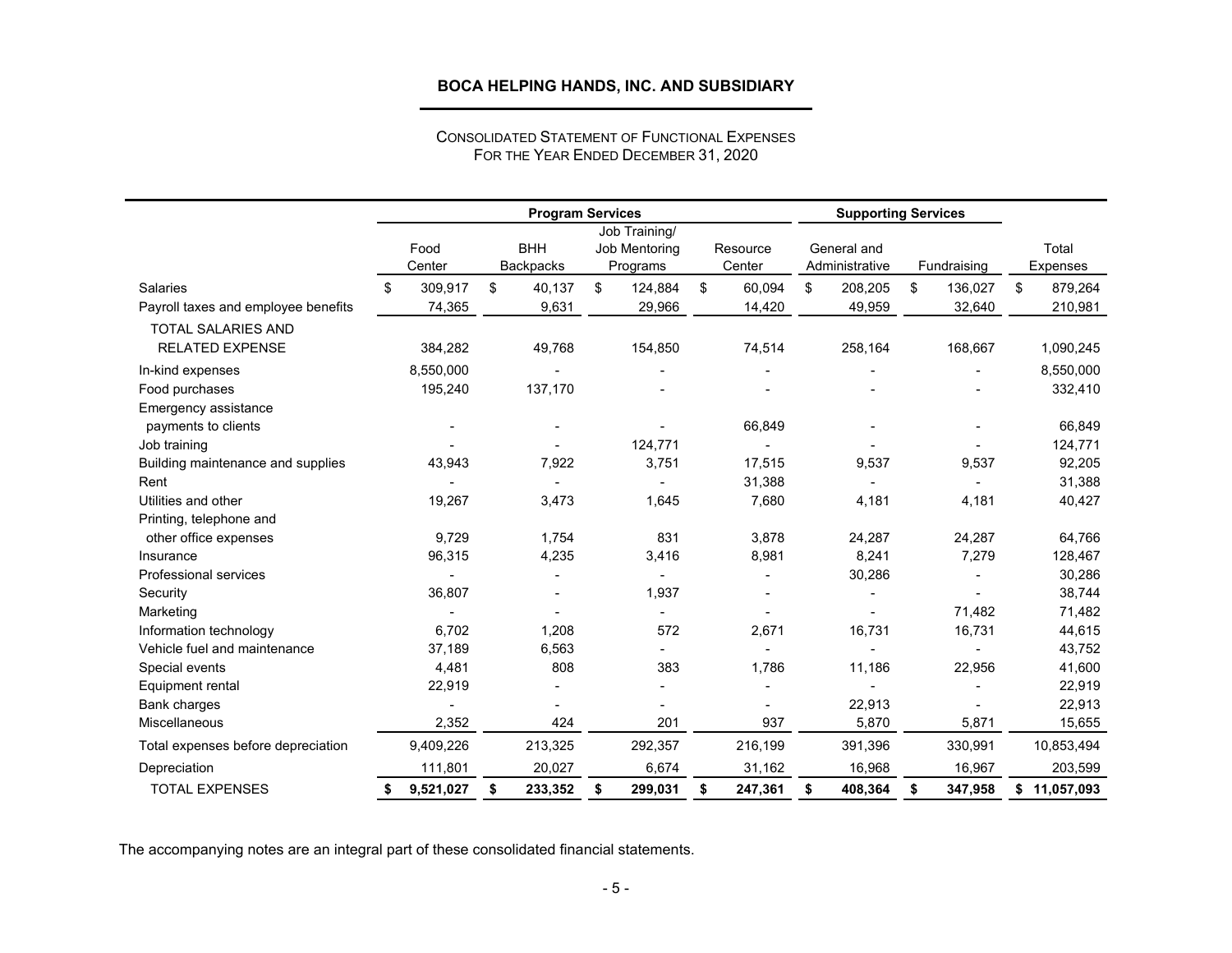#### CONSOLIDATED STATEMENT OF FUNCTIONAL EXPENSESFOR THE YEAR ENDED DECEMBER 31, 2019

|                                                     | <b>Program Services</b> |    |                                |    |                                            |    |                    | <b>Supporting Services</b> |                               |    |             |    |                          |
|-----------------------------------------------------|-------------------------|----|--------------------------------|----|--------------------------------------------|----|--------------------|----------------------------|-------------------------------|----|-------------|----|--------------------------|
|                                                     | Food<br>Center          |    | <b>BHH</b><br><b>Backpacks</b> |    | Job Training/<br>Job Mentoring<br>Programs |    | Resource<br>Center |                            | General and<br>Administrative |    | Fundraising |    | Total<br><b>Expenses</b> |
| <b>Salaries</b>                                     | \$<br>258,030           | \$ | 46,413                         | \$ | 153,375                                    | \$ | 43,213             | \$                         | 205,657                       | \$ | 124,076     | \$ | 830,764                  |
| Payroll taxes and employee benefits                 | 71,236                  |    | 12,814                         |    | 42,343                                     |    | 11,930             |                            | 56,777                        |    | 34,255      |    | 229,355                  |
| <b>TOTAL SALARIES AND</b><br><b>RELATED EXPENSE</b> | 329,266                 |    | 59,227                         |    | 195,718                                    |    | 55,143             |                            | 262,434                       |    | 158,331     |    | 1,060,119                |
| In-kind expenses                                    | 6,460,000               |    |                                |    |                                            |    |                    |                            |                               |    |             |    | 6,460,000                |
| Food purchases                                      | 77,378                  |    | 164,618                        |    |                                            |    |                    |                            |                               |    |             |    | 241,996                  |
| Emergency assistance                                |                         |    |                                |    |                                            |    |                    |                            |                               |    |             |    |                          |
| payments to clients                                 |                         |    |                                |    |                                            |    | 157,122            |                            |                               |    |             |    | 157,122                  |
| Job training                                        |                         |    |                                |    | 164,180                                    |    |                    |                            |                               |    |             |    | 164,180                  |
| Building maintenance and supplies                   | 36,911                  |    | 6,654                          |    | 3,151                                      |    | 14,712             |                            | 8,011                         |    | 8,011       |    | 77,450                   |
| Rent                                                |                         |    |                                |    |                                            |    | 39,195             |                            |                               |    |             |    | 39,195                   |
| Utilities and other                                 | 21,589                  |    | 3,892                          |    | 1,843                                      |    | 8,605              |                            | 4,686                         |    | 4,686       |    | 45,301                   |
| Printing, telephone and                             |                         |    |                                |    |                                            |    |                    |                            |                               |    |             |    |                          |
| other office expenses                               | 8,891                   |    | 1,603                          |    | 759                                        |    | 3,544              |                            | 22,196                        |    | 22,196      |    | 59,189                   |
| Insurance                                           | 32,566                  |    | 5,869                          |    | 4,999                                      |    | 11,973             |                            | 15,262                        |    | 13,884      |    | 84,553                   |
| Professional services                               |                         |    |                                |    |                                            |    |                    |                            | 34,523                        |    |             |    | 34,523                   |
| Security                                            | 41,761                  |    |                                |    | 8,352                                      |    | 5,568              |                            |                               |    |             |    | 55,681                   |
| Marketing                                           |                         |    |                                |    |                                            |    |                    |                            |                               |    | 55,646      |    | 55,646                   |
| Information technology                              | 6,861                   |    | 1,237                          |    | 586                                        |    | 2,735              |                            | 17,127                        |    | 17,127      |    | 45,673                   |
| Vehicle fuel and maintenance                        | 26,741                  |    | 4,719                          |    |                                            |    |                    |                            |                               |    |             |    | 31,460                   |
| Special events                                      |                         |    |                                |    |                                            |    |                    |                            |                               |    | 74,287      |    | 74,287                   |
| Miscellaneous                                       | 6,160                   |    | 951                            |    | 451                                        |    | 2,102              |                            | 13,162                        |    | 20,109      |    | 42,935                   |
| Total expenses before depreciation                  | 7,048,124               |    | 248,770                        |    | 380,039                                    |    | 300,699            |                            | 377,401                       |    | 374,277     |    | 8,729,310                |
| Depreciation                                        | 91,482                  |    | 16,448                         |    | 6,816                                      |    | 31,829             |                            | 17,331                        |    | 17,331      |    | 181,237                  |
| <b>TOTAL EXPENSES</b>                               | \$<br>7,139,606         | \$ | 265,218                        | \$ | 386,855                                    | \$ | 332,528            | \$                         | 394,732                       | \$ | 391,608     | S  | 8,910,547                |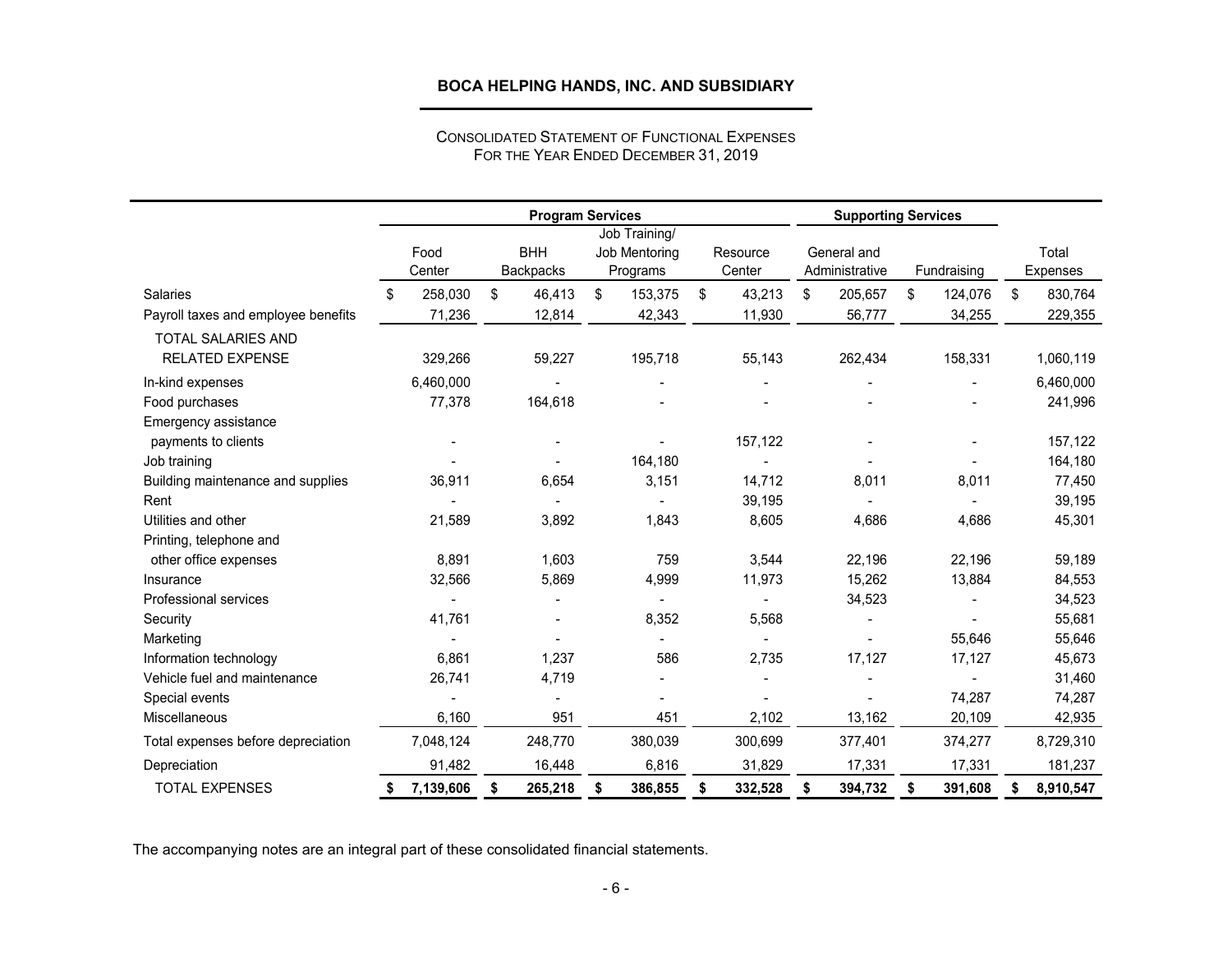#### CONSOLIDATED STATEMENTS OF CASH FLOWS FOR THE YEARS ENDED DECEMBER 31,

|                                                   | 2020              | 2019            |
|---------------------------------------------------|-------------------|-----------------|
| CASH FLOWS FROM OPERATING ACTIVITIES:             |                   |                 |
| Change in net assets                              | 3,419,527<br>- \$ | 640,559<br>-\$  |
| Adjustments to reconcile change in net assets to  |                   |                 |
| net cash provided by operating activities:        |                   |                 |
| Depreciation                                      | 203,599           | 181,237         |
| Net realized/unrealized (gains) on investments    | (499, 296)        | (412,092)       |
| Loss on disposal of property and equipment        |                   | 3,809           |
| Capital campaign contributions                    | (454, 500)        |                 |
| Change in operating assets:                       |                   |                 |
| Contribution and grants receivable                | 72,100            | 49,900          |
| Other receivables                                 | 59,619            | (22, 416)       |
| Bequest receivable                                |                   | 1,063,085       |
| Prepaid expenses and other assets                 | (2,573)           | 9,006           |
| Change in operating liabilities                   |                   |                 |
| Accounts payable and accrued expenses             | 92,434            | 49,223          |
| <b>TOTAL ADJUSTMENTS</b>                          | (528, 617)        | 921,752         |
| NET CASH PROVIDED BY OPERATING ACTIVITIES         | 2,890,910         | 1,562,311       |
| CASH FLOWS FROM INVESTING ACTIVITIES:             |                   |                 |
| Purchases of property and equipment               | (378, 946)        | (171, 467)      |
| Purchases of investments                          | (1,562,339)       | (3,434,425)     |
| Proceeds from sale of investments                 | 927,840           | 2,203,089       |
| NET CASH USED IN INVESTING ACTIVITIES             | (1,013,445)       | (1,402,803)     |
| CASH FLOWS FROM FINANCING ACTIVITIES:             |                   |                 |
| Capital campaign contributions                    | 454,500           |                 |
| Borrowing from Paycheck Protection Program        | 170,155           |                 |
| NET CASH PROVIDED BY FINANCING ACTIVITIES         | 624,655           |                 |
| NET INCREASE IN CASH AND CASH EQUIVALENTS         | 2,502,120         | 159,508         |
| CASH AND CASH EQUIVALENTS - BEGINNING OF YEAR     | 1,317,045         | 1,157,537       |
| CASH AND CASH EQUIVALENTS - END OF YEAR           | 3,819,165<br>S    | 1,317,045<br>\$ |
|                                                   |                   |                 |
| SUPPLEMENTAL DISCLOSURE OF CASH FLOW INFORMATION: |                   |                 |
| In-kind donations received                        | 8,550,000<br>\$   | 6,460,000<br>\$ |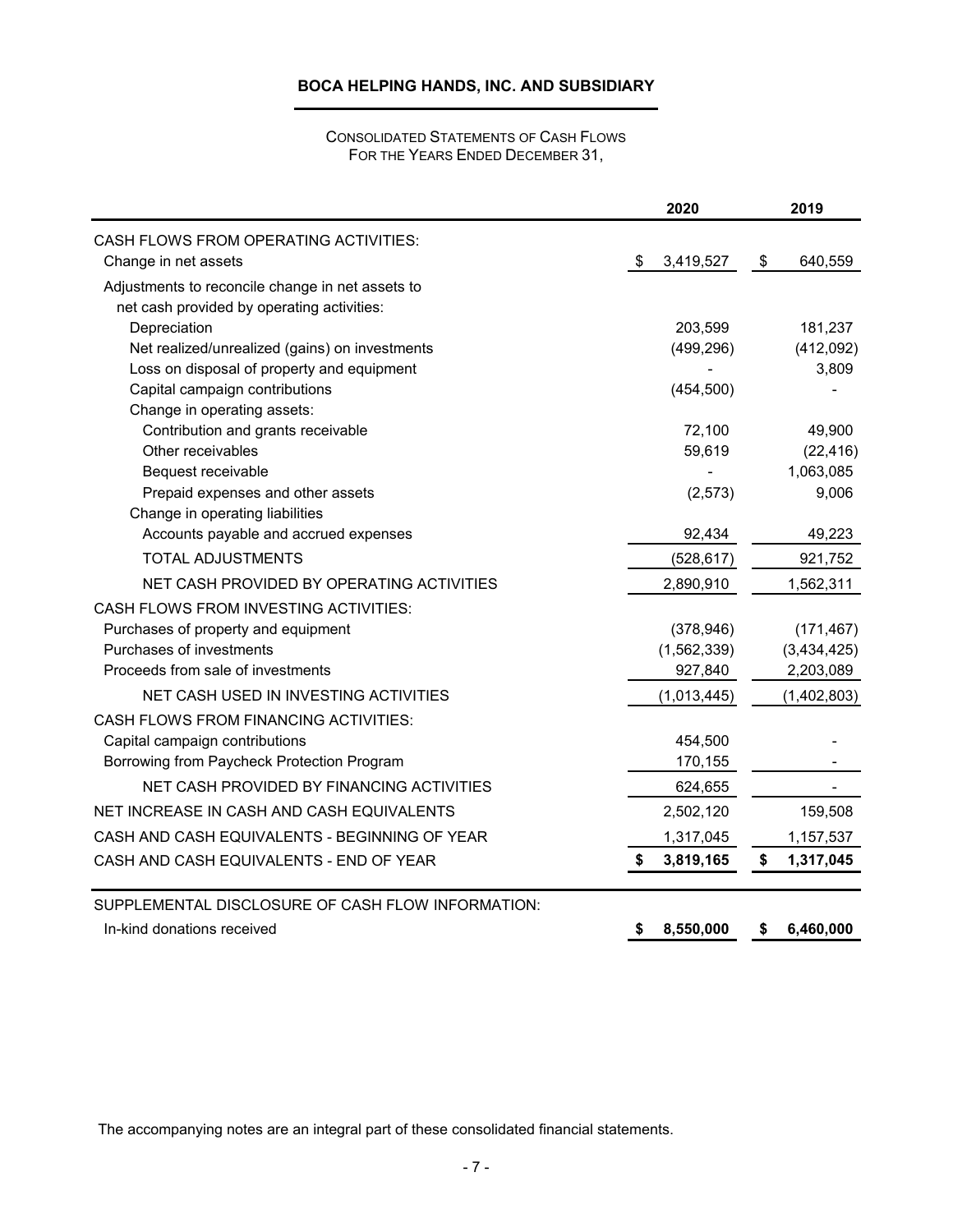NOTES TO CONSOLIDATED FINANCIAL STATEMENTS DECEMBER 31, 2020 and 2019

#### **1. ORGANIZATION AND SUMMARY OF SIGNIFICANT ACCOUNTING POLICIES**

#### **Nature of Activities**

Boca Helping Hands, Inc. ("BHH") is a community-supported not-for-profit organization, incorporated in the state of Florida in 2000. It was established to address increasing food insecurity and other challenges faced by the underserved communities in Palm Beach County, Florida. BHH's mission is to provide food, medical and financial assistance to meet basic human needs as well as education, job training and guidance to create self-sufficiency. Boca Helping Hands Endowment Fund, Inc. ("Endowment Fund"), BHH's wholly owned subsidiary, is a not-forprofit organization incorporated in the State of Florida in 2012. The purpose of the Endowment Fund is to benefit and support BHH in its mission to provide food, assistance, job mentoring and other services to underserved communities in Palm Beach County, Florida and to enhance BHH's long-range goals. The Endowment Fund includes funds only designated by the Executive Board and does not include any donor-restricted funds (NOTE 7).

#### **Basis of Consolidation**

The accompanying consolidated financial statements include the accounts of BHH and the Endowment Fund (collectively referred to as the "Organization"). All intercompany accounts and transactions have been eliminated for consolidated financial statement purposes.

#### **Description of Programs**

#### Food Center

The Organization operates a food center, where volunteers cook and serve seven hot, nutritious meals weekly to those experiencing food insecurity in the community (lunches from Monday through Saturday and a Thursday Night Family Dinner). Volunteers also deliver hot meals to homebound clients. (During the pandemic, service was converted to a drive-through operation to eliminate contact, and the Thursday dinner was suspended.) Staff and volunteers also distribute pantry bags containing food staples (meat, fruit, produce, dairy, bread and other food items) to eligible low-income individuals and families from Monday through Saturday. Eligibility, affirming status at or below the federal poverty level as required under the USDA's TEFAP program, is monitored very closely. During the year ended December 31, 2020, the Organization prepared and distributed approximately 89,000 hot meals, delivering approximately 6,000 meals to the homebound. The Organization also distributed approximately 79,000 pantry bags of food to clients who were primarily comprised of the working poor or retired, disabled and unemployed individuals (many whom were out of work due to COVID-19). During the year ended December 31, 2019, the Organization prepared and served approximately 52,000 hot meals at the Food Center, delivered approximately 3,000 meals to the homebound, and distributed approximately 79,000 pantry bags of food to clients who were primarily comprised of the working poor or retired, disabled and unemployed individuals. During the years ended December 31, 2020 and 2019, the Organization received more than approximately 3,271,000 pounds and 2,420,000 pounds, respectively, of food from food banks, supermarkets, restaurants, individuals, businesses, schools, governmental agencies and other organizations.

#### BHH Backpacks

The Organization administers BHH Backpacks, which addresses the critical problem of what low-income children in "Title 1" schools (whose primary weekday meals are free school breakfast and free or reduced-cost school lunch) eat over the weekend. Each Friday during the school year, the Organization sends hundreds of local elementary schoolchildren home with six meals, three snacks, two shelf-stable milks and two juice boxes in backpacks for the weekend. Prior to the pandemic, there were 12 participating schools. There are currently six participating schools, with the remainder expected to rejoin the program in the coming school year. The Organization purchases the food and then delivers the appropriate amount of each food item to each of the schools on a weekly basis during the academic school year. Local faith communities and other organizations volunteer to pack the backpacks each week. The specific food items used in the backpacks cost approximately \$10 per child/per week. During the years ended December 31, 2020 and 2019, the Organization incurred approximately \$137,000 and \$165,000, respectively, in expenses related to food purchases in connection with this program.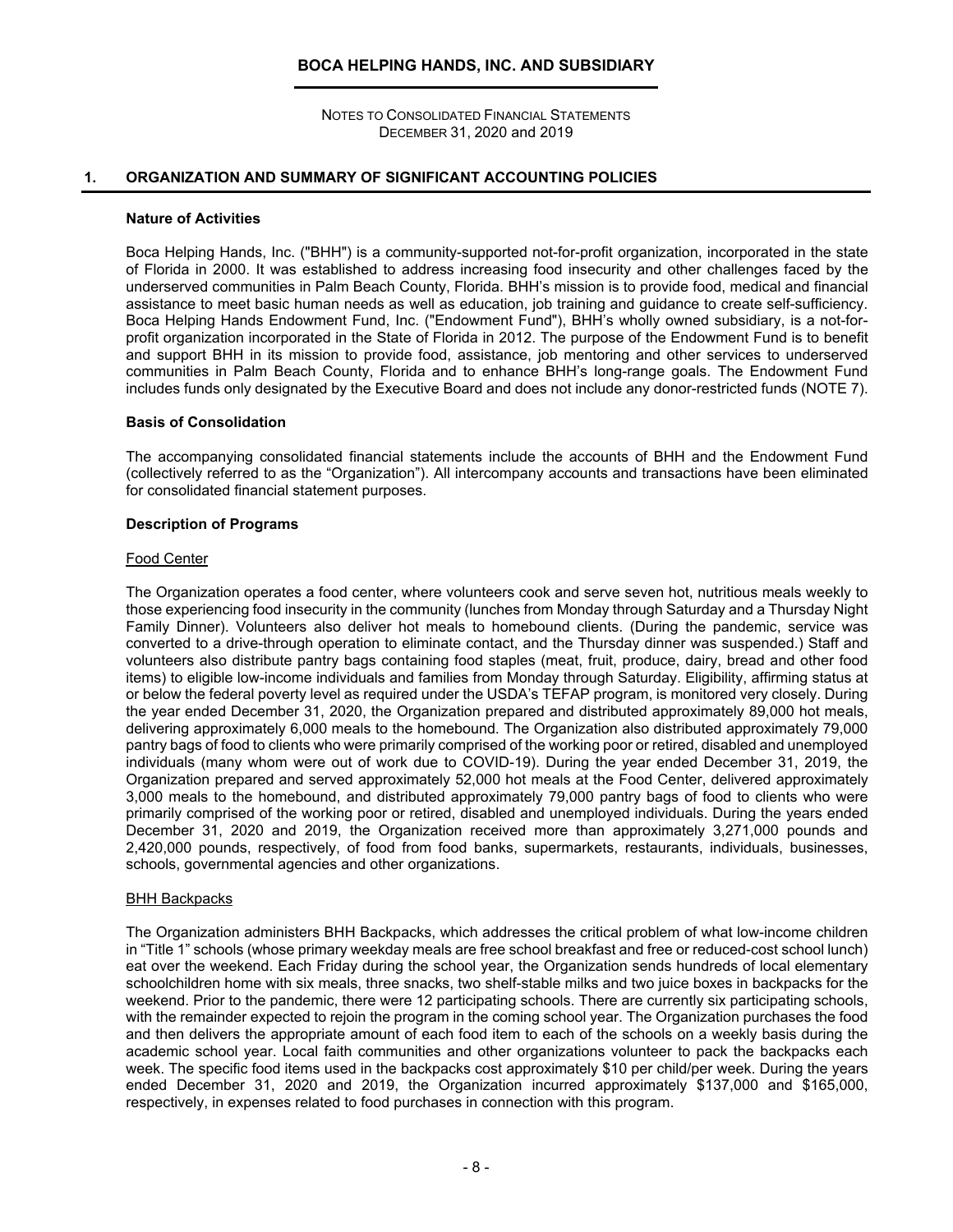NOTES TO CONSOLIDATED FINANCIAL STATEMENTS DECEMBER 31, 2020 and 2019

#### **1. ORGANIZATION AND SUMMARY OF SIGNIFICANT ACCOUNTING POLICIES (CONTINUED)**

#### **Description of Programs (Continued)**

#### Job Training/Job Mentoring Programs

BHH's Job Training Program recruits and screens eligible clients and covers the costs of job readiness training, vocational training and certification for those admitted to the program. The BHH Job Training Program allows the applicants to choose from a variety of training programs, including Commercial Driver's License, Home Health Aide, Certified Nursing Assistant, Medical Billing and Coding, Customer Service, IT Help Desk Technician and Hospitality (see descriptions below).

*Commercial Driver's License (CDL):* The Organization has partnered with The CDL School in Lake Worth and Miami and the Metropolitan Trucking and Technical Institute in West Palm Beach to train students to earn a Class A Commercial Driver's License. Students must begin the program already having their temporary permit and then complete required tests and forty hours of vehicle driving training. Graduates work with these schools and the Organization's job mentors to pursue job opportunities.

*Home Health Aide (HHA):* The Organization has worked in partnership with International Institute for Health Care Professionals in Boca Raton and Family Care Training Center in West Palm Beach to prepare students to work in the home healthcare industry. The Organization pays the tuition and related costs to complete their training curriculum. Graduates work with the Organization's job mentors to pursue job opportunities with local home healthcare agencies. Those students who demonstrate superior dedication and commitment are encouraged to pursue an advanced class leading to certification as Certified Nursing Assistants, which generally leads to higher wages as well as greater opportunities for employment and advancement.

*Certified Nursing Assistant (CNA)*: The Organization has partnered with the Family Care Training Center in West Palm Beach and Medical Institute of Palm Beach in Greenacres to prepare students to work in the home healthcare industry. The Organization has paid the tuition and related costs to complete their training curriculum, which includes hands-on training and clinical experience. Upon completion, students take Florida's Board of Nursing (Prometric) Nurse Aide Exam to obtain their certification. Graduates work with the Organization's job mentors to pursue job opportunities with local home healthcare agencies and hospitals.

*Medical Billing and Coding (MBC)*: The Organization has partnered with South Tech Academy in Boynton Beach and contracted a Certified Professional Coder (CPC) instructor to train students to work in the rapidly growing healthcare field. Students learn the curriculum for nine months and then prepare to take their CPC Certification. Graduates work with the Organization's job mentors to pursue job opportunities that can include working at health systems and hospitals, physician offices and ambulatory surgery centers, amongst many others. As many as onethird of coders are able to work remotely.

*Customer Service Representative:* The Organization partners with Call4Health, a medical healthcare call center in Delray Beach, to train and place students in jobs in the rapidly growing call center industry. Students are able to obtain a job as a Patient Care Representative in as little as 2-3 weeks.

*IT Help Desk Technician:* The Organization has partnered with The Academy and PC Professor to prepare students to work as Computer Service Technicians, providing the necessary training for graduates to earn CompTIA A+ and Network+ certifications. Students attend weekly classes over a ten-week period and graduates work with their individual accredited school and BHH job mentors to pursue job opportunities.

*Hospitality:* This course prepared participants to work in the South Florida hospitality industry. Students earned key industry certifications and practiced hands-on skills during vocational training at South Tech Academy in Boynton Beach. Graduates worked with the Organization's job mentors to pursue job opportunities. This program was suspended during the pandemic due to its adverse impacts on the local hospitality industry and the resulting limits on employment opportunities.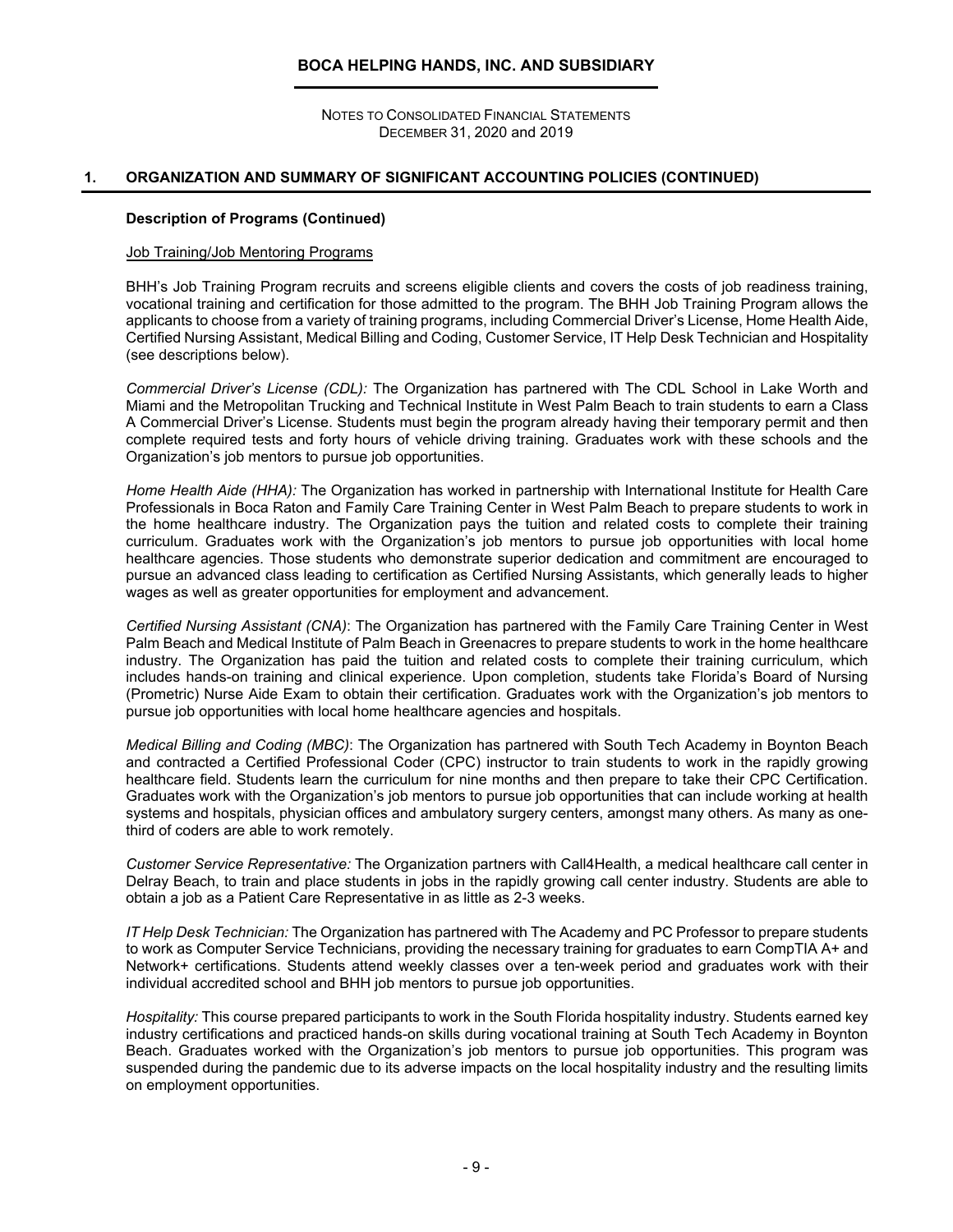NOTES TO CONSOLIDATED FINANCIAL STATEMENTS DECEMBER 31, 2020 and 2019

#### **1. ORGANIZATION AND SUMMARY OF SIGNIFICANT ACCOUNTING POLICIES (CONTINUED)**

#### **Description of Programs (Continued)**

#### Job Training/Job Mentoring Programs (Continued)

Selected Job Training clients are carefully screened for each program and must complete an initial Job Readiness Skills class during which they receive training in "soft skills" that are essential for success in the workplace. During the years ended December 31, 2020 and 2019, 93 and 102 students, respectively, graduated from BHH's Job Training Programs.

In BHH's Job Mentoring Program, Job Training graduates, as well as clients who may only need assistance with a job search, receive personalized assistance from volunteer job mentors. The job mentors help with conducting job searches, filling out applications, writing and updating resumes, developing and revising cover letters and preparing for interviews. Clients in the Job Mentoring Program also receive access to computers and fax machines for job search and application purposes. The Job Mentoring Program offers computer classes for those wishing to learn basic computer skills, MS Word, or Excel. During the years ended December 31, 2020 and 2019, the Organization's Job Mentoring Program assisted 150 and 106 individuals, respectively, in obtaining employment.

#### Resource Center

Through its Resource Center, Boca Helping Hands provides limited financial assistance to qualifying Boca Raton residents in crisis. Clients may receive limited, emergency financial assistance aid with rent (must have a 3-day notice from landlord) and utilities (must have a final notice from FPL or the local water utility). Assistance amounts for families are limited for a twelve-month period and situations are reviewed on a case-by-case basis. Not all clients qualify nor are funds available to assist every qualified applicant. Clients must go through a screening process to meet criteria to be approved. All financial assistance provided by the Organization for these crisis situations is paid directly to the landlords, utility companies and similar enterprises only.

*Children's Assistance Program ("CAP"):* CAP helps full-time (40 hours or more) working parents and full-timestudent parents by providing limited financial assistance for summer camp, after-school care, and day care for qualifying Boca Raton residents of 1 year or longer. Those interested in applying for CAP must go through a specific screening process to meet criteria to be approved.

*Prescription Medication Assistance*: The Resource Center has provided emergency, one-time financial assistance with prescription medication (does not include prescriptions for narcotics or anti-depressants) for those individuals that qualify for the program. The Resource Center also helps connect clients to additional resources in the area.

*Discounted Bus Passes*: Individuals wishing to purchase discounted 31-day Palm Tran bus passes have been able to do so at Boca Helping Hands on Tuesdays from 9:00am – 12:30pm. One-day bus passes have also been available for purchase. Discounted rates depend on income eligibility. In order to purchase discounted bus passes, individuals must provide accepted valid documentation based on Palm Tran's guidelines.

*Affordable Healthcare Access*: BHH and Genesis Community Health Center, Inc. ("Genesis"), a Florida not-forprofit healthcare organization, have established collaboration agreements whereby Genesis is providing healthcare services (medical, dental and behavioral) to BHH clients and others. These services include primary care for families, lab services, HIV Rapid Testing, physical examinations for work and school, health benefits counseling, dental services, behavioral care services and more.

*English for Speakers of Other Languages*: Boca Helping Hands volunteer instructors facilitate English for Speakers of Other Languages (ESOL) classes so that clients can learn English and strengthen their speaking and listening skills. Conversation Café gives ESOL students the chance to practice having casual English conversations with volunteers and other students. Survival English is an immersive online course with additional interaction between students and the instructor. All ESOL courses have been conducted virtually during the pandemic.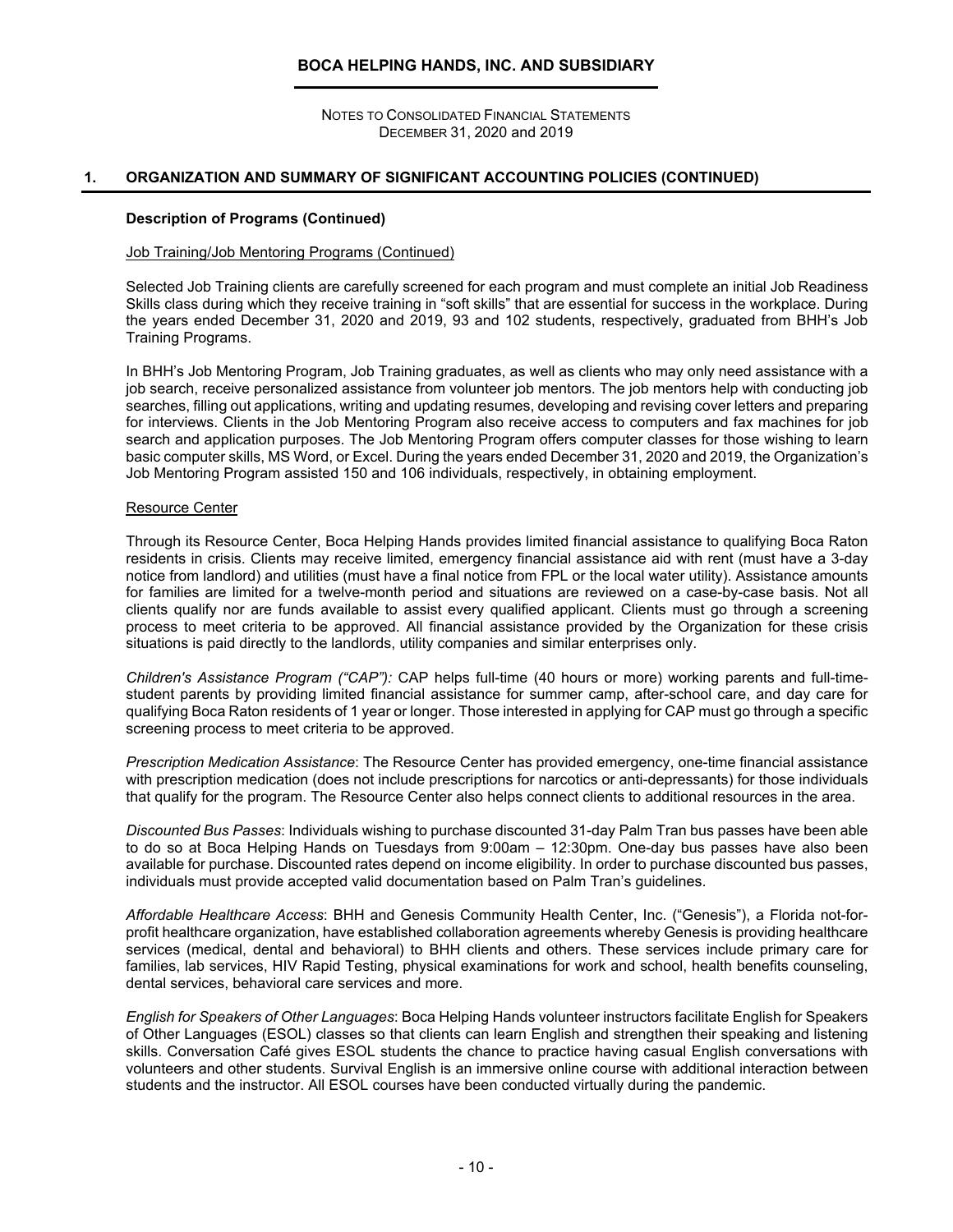NOTES TO CONSOLIDATED FINANCIAL STATEMENTS DECEMBER 31, 2020 and 2019

#### **1. ORGANIZATION AND SUMMARY OF SIGNIFICANT ACCOUNTING POLICIES (CONTINUED)**

#### **Description of Programs (Continued)**

#### Resource Center (Continued)

During the years ended December 31, 2020 and 2019, the Organization's Resource Center provided approximately \$67,000 and \$157,000, respectively, in financial assistance for crisis situations and the Children's Assistance Program. During the years ended December 31, 2020 and 2019, the Organization's Resource Center provided approximately \$14,000 and \$20,000, respectively, in funding to make healthcare access more affordable.

#### **Basis of Accounting**

The Organization prepares its consolidated financial statements on the accrual basis of accounting in accordance with accounting principles generally accepted in the United States of America ("U.S. GAAP"). Net assets and revenues, gains and losses are classified into two classes of net assets based on the existence or absence of donor-imposed restrictions. The two classes of net asset categories are as follows:

Net Assets without Donor Restrictions consist of contributions and other inflows of assets whose use is not subject to donor-imposed restrictions.

Net Assets with Donor Restrictions consist of contributions and other inflows of assets whose use is subject to donor-imposed restrictions that are more specific than broad limits reflecting the nature of the Organization, the environment in which the Organization operates and the purposes specified in the Organization's articles of incorporation or bylaws or comparable documents. Donor-imposed restrictions may be temporary in nature, such as stipulating that resources may be used only after a specified date or limited to specific programs or services. Certain donor-imposed restrictions are perpetual in nature.

#### **Cash and Cash Equivalents**

The Organization considers all liquid investments with a maturity date of three months or less when purchased to be cash equivalents.

#### **Capital Campaign**

During the year ended December 31, 2020 the Organization launched a capital campaign fund to raise funds to construct a new warehouse food storage facility (NOTE 4). Capital campaign contributions received for the purpose of the warehouse construction are recorded as net assets with donor restrictions. Those restrictions are considered to expire and are released from net assets with donor restrictions to net assets without donor restrictions once the funds are used for construction or capital campaign related expenses are incurred.

#### **Contribution and Grants Receivable**

Contribution and grants receivables are stated at the amount management expects to collect from outstanding balances. Management provides for probable uncollectible amounts through a charge to changes in net assets and a credit to a valuation allowance based upon its assessment of the current status of individual accounts. Balances that are still outstanding after management has used reasonable collection efforts and which are not covered, are written off through a charge to the valuation allowance and a credit to the related receivables. There was no provision for uncollectable contributions and grants for the years ended December 31, 2020 and 2019, nor was there any allowance for uncollectable contributions and grants since all the receivables were collected subsequent to each respective year end.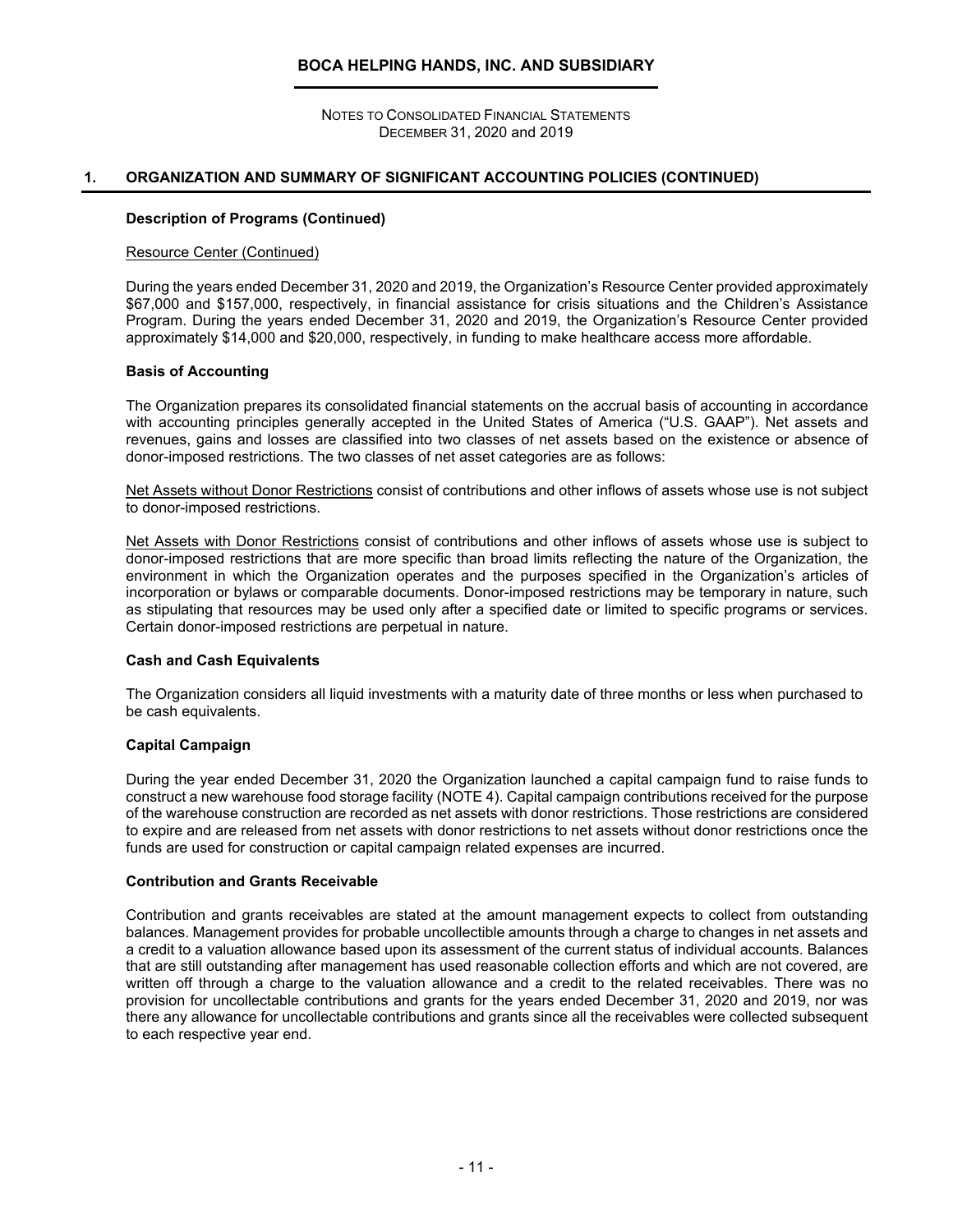NOTES TO CONSOLIDATED FINANCIAL STATEMENTS DECEMBER 31, 2020 and 2019

#### **1. ORGANIZATION AND SUMMARY OF SIGNIFICANT ACCOUNTING POLICIES (CONTINUED)**

#### **Other Receivables**

As disclosed above, BHH and Genesis have established collaboration agreements whereby Genesis provides healthcare services to BHH clients and others. As part of these agreements, BHH leases dental offices for the programs to operate and Genesis is responsible for part of the rent. The Organization records Genesis' proportionate share of the medical leases as Due from Unrelated Affiliate in the consolidated Balances sheets until the balance due from Genesis are collected. There was no provision for uncollectable balances due from Genesis at December 31, 2020 and 2019, nor was there any allowance for uncollectable balances due from Genesis since all the receivables were collected subsequent to each respective year end.

#### **Investments**

The Organization reports its investments in equity securities, bond securities, and investments held at the Community Foundation of Palm Beach and Martin Counties at fair value in the Consolidated Statements of Financial Position. Investment gains and losses (including realized and unrealized gains and losses on investments, interest and dividends) are included in the Consolidated Statements of Activities. See NOTE 5 for the discussion of fair value measurements.

#### **Prepaid Expenses and Other Assets**

Prepaid expenses and other assets primarily represent amounts paid in advance for insurance that benefits future years.

#### **Property and Equipment, Net**

Property and equipment are stated at cost at the date of purchase or, if donated, at the estimated fair market value at the date of donation. The Organization capitalizes all expenditures for property and equipment which will provide future economic benefit. Depreciation is computed using the straight-line method over the estimated useful lives of the assets as follows:

| ASSETS                     | USEFUL LIVES  |
|----------------------------|---------------|
|                            |               |
| Buildings and improvements | 30 – 40 vears |
| Furniture and equipment    | 5 vears       |
| Vehicles                   | 4 vears       |

In the absence of donor-imposed restrictions, donated assets are recorded at their fair market value as net assets without donor restrictions and recorded at the date of donation.

#### **Impairment of Long-Lived Assets**

The carrying value of long-lived assets is reviewed if the facts and circumstances, such as significant declines in revenues, earnings or cash flows or material adverse changes in the operating climate, indicate that they may be impaired. If any impairment in the value of the long-lived assets is indicated, the carrying value of the long-lived assets is adjusted to reflect such impairment based on the fair value of the impaired assets or an estimate of fair value based on discounted cash flows. The Organization did not record impairment of long-lived assets for the years ended December 31, 2020 and 2019.

#### **Use of Estimates**

The preparation of consolidated financial statements in conformity with U.S. GAAP requires management to make estimates and assumptions that affect the reported amounts of assets and liabilities and disclosures of contingent assets and liabilities at the date of the consolidated financial statements and the reported amounts of revenues and expenses during the reporting period. Actual results could differ from those estimates and those differences could be material.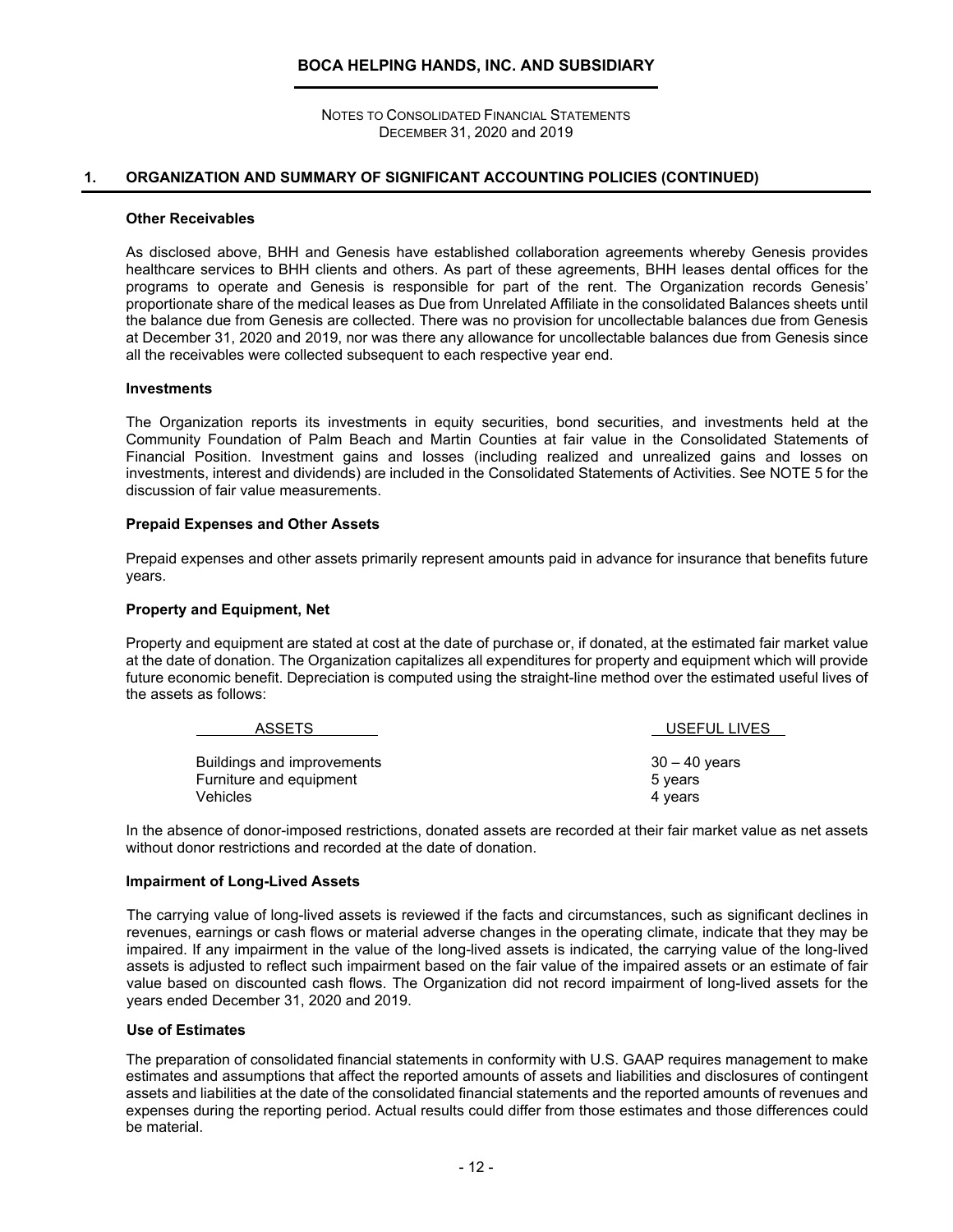NOTES TO CONSOLIDATED FINANCIAL STATEMENTS DECEMBER 31, 2020 and 2019

#### **1. ORGANIZATION AND SUMMARY OF SIGNIFICANT ACCOUNTING POLICIES (CONTINUED)**

#### **Revenue Recognition – Contributions**

Funding for the Organization is substantially provided through contributions from individuals, foundations, businesses, faith-based organizations, grants and fund-raising events. Donations are evaluated as to whether they qualify as exchange transactions or contributions as defined by U.S. GAAP.

Transfers of cash or other assets or settlement of liabilities that are both voluntary and nonreciprocal are recognized as contributions. Contributions may either be conditional or unconditional. A contribution is considered conditional when the donor imposes both a barrier and a right of return. Conditional contributions are recognized as revenue on the date all donor-imposed barriers are overcome or explicitly waived by the donor. Barriers may include specific and measurable outcomes, limitations on the performance of an activity and other stipulations related to the contribution. A donor has a right of return of any assets transferred or a right of release of its obligation to transfer any assets in the event the Organization fails to overcome one or more barriers. Assets received before the barrier is overcome are accounted for as refundable advances.

Unconditional contributions may or may not be subject to donor-imposed restrictions. Donor-imposed restrictions limit the use of the donated assets but are less specific than donor-imposed conditions. Contributions received and unconditional promises to give are measured at their fair values and are reported as an increase in net assets. The Organization reports gifts of cash and other assets as restricted support if they are received with donor stipulations about the use of the donated assets, or if they are designated as support for future periods. Unconditional promises to give that are expected to be collected within one year are recorded at their net realizable value. Unconditional promises to give that are expected to be collected in more than one year are discounted using a market rate of return and are recorded at net present value.

When a donor restriction expires, that is, when a stipulated time restriction ends, or purpose restriction is accomplished, net assets with donor restrictions are reclassified to net assets without donor restrictions and reported in the Consolidated Statements of Activities as "Net assets released from restrictions." Donor-restricted contributions whose restrictions are met in the same reporting period in which received are reported as net assets without donor restrictions.

The Organization receives grant funds from various social and governmental agencies. The amounts received under these grants are designated for specific purposes by the granting agencies. For reciprocal arrangements, grant revenue is recognized when the allowable costs as defined by the individual grants are incurred and/or the unit of service has been performed. The Organization records advances at the start of each grant as a liability. For non-reciprocal arrangements, in which the granting agency has not received a direct benefit in exchange for the resources provided, revenue is only recognized when certain conditions are met such as compliance requirements established by the terms of each agreement. The Organization records deferred revenue when amounts are received in advance to the compliance conditions being met. Grants receivables at year-end represent expenditures and/or units of service performed, which have not yet been reimbursed by the granting agency.

The Organization conducts special events of which a portion of gross proceeds are recognized as contribution revenue and a portion of the gross proceeds are recognized as an exchange transaction under Accounting Standards Update ("ASU") No. 2014-09, *Revenue from Contracts with Customers* ("Topic 606"). The portion of the special events revenue recorded as an exchange transaction represents the direct costs of the events which ultimately benefit the donor rather than the Organization and are recorded at the time of the event.

#### **Donated Facilities, Goods and Services**

Donated facilities, goods and services are recognized if the benefits received either create or enhance non-financial assets or require specialized skills and are provided by individuals possessing those skills and would typically need to be purchased if not provided by donation.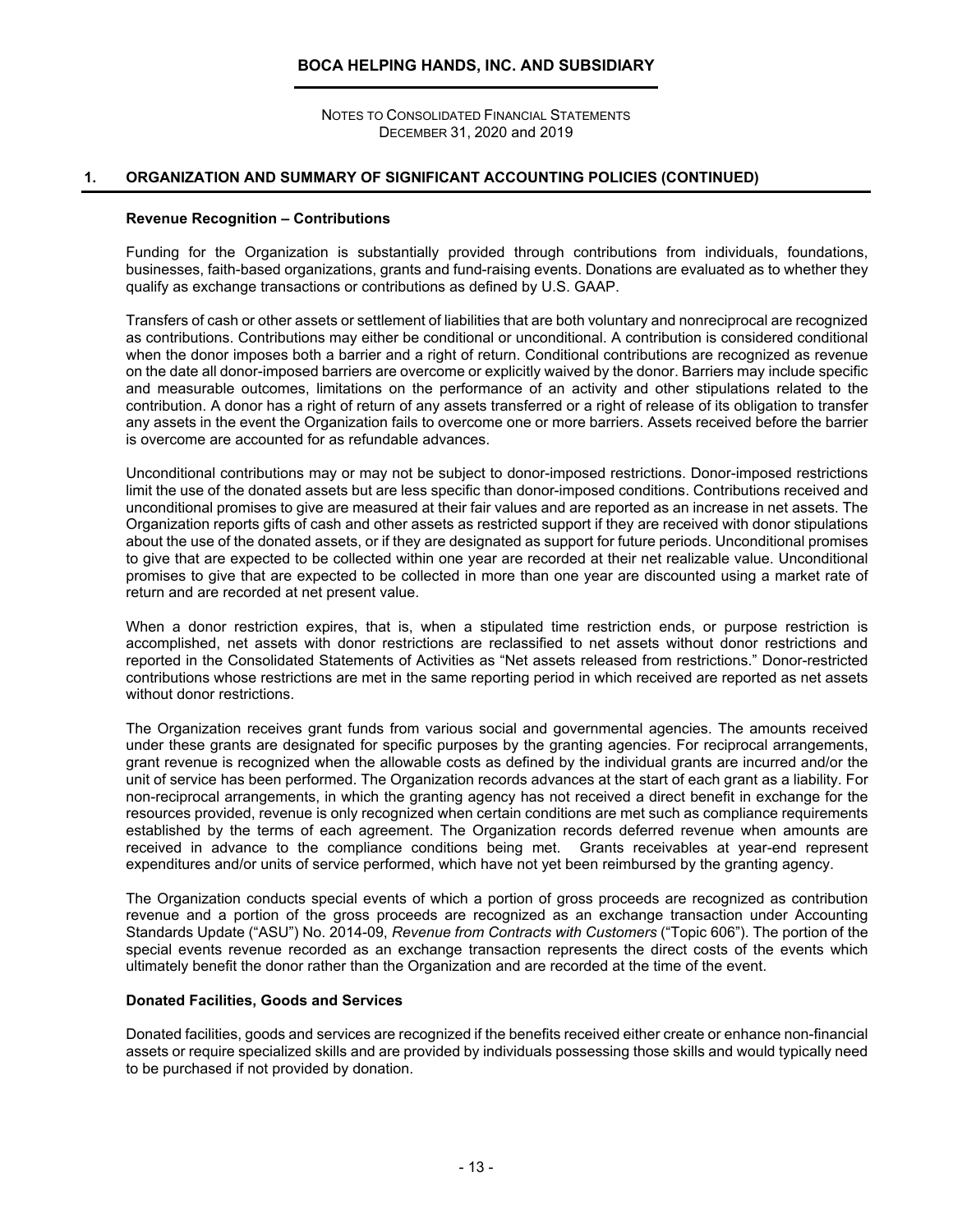NOTES TO CONSOLIDATED FINANCIAL STATEMENTS DECEMBER 31, 2020 and 2019

#### **1. ORGANIZATION AND SUMMARY OF SIGNIFICANT ACCOUNTING POLICIES (CONTINUED)**

#### **Donated Facilities, Goods and Services (Continued)**

The Organization receives a substantial amount of food donations from food banks, supermarkets, restaurants, individuals, businesses, schools, governmental agencies and other organizations. Donations of food are recorded as revenue and support and program services expense when the food is delivered to the Organization's clients. The value of in-kind food donations recorded in the accompanying consolidated financial statements for the years ended December 31, 2020 and 2019 amounted to \$8,550,000 and \$6,460,000, respectively, principally based on the estimated fair market value of bags of both perishable and non-perishable food distributed and meals served to clients during each year. For the year ended December 31, 2020, contributed food was recorded at \$10.50 per meal served and \$94.47 per grocery bag distributed. For the year ended December 31, 2019, contributed food was recorded at \$9.50 per meal served and \$75.43 per grocery bag distributed.

Food inventory on hand at December 31, 2020 and 2019 was not material and, accordingly, was not included in the Organization's assets in the accompanying Consolidated Statements of Financial Position.

The Organization receives substantial support from a dedicated group of more than 300 volunteers. No amount has been recorded in the consolidated financial statements for these contributed services because they do not meet the criteria for recognition in accordance with U.S. GAAP.

#### **Functional Allocations of Expenses**

The costs of providing the various programs and other activities have been summarized on a functional basis in the Consolidated Statements of Activities and Consolidated Statements of Functional Expenses. Accordingly, certain costs have been allocated among the programs and supporting services benefited. Direct expense have been assigned to functions based on specific identification. All indirect expenses have been allocated among the program and supporting services based on a reasonable basis that is consistently applied. Personnel expenses are allocated on the basis of estimated time and effort. Occupancy, insurance and depreciation expenses are allocated based on the percentage of square footage in the buildings by each function.

#### **Income Taxes**

The Organization qualifies as a tax-exempt not-for-profit organization under Section 501(c)(3) of the Internal Revenue Code. Accordingly, no provision for federal income tax is required.

The Organization recognizes and measures tax positions based on their technical merit and assesses the likelihood that the positions will be sustained upon examination based on the facts, circumstances and information available at the end of each period. Interest and penalties on tax liabilities, if any, would be recorded in interest expense and other non-interest expense, respectively.

The U.S. Federal jurisdiction is the major tax jurisdiction where the Organization files income tax returns. The Organization is generally no longer subject to U.S. Federal examinations by tax authorities for years before 2017.

#### **Concentrations and Credit Risk**

Financial instruments, which potentially subject the Organization to concentrations of credit risk, consist primarily of cash and cash equivalents maintained in financial institutions in excess of the Federal Deposit Insurance Corporation insured limit of \$250,000. The Organization limits the amount of credit risk exposure to any one financial institution. Although cash balances may exceed federally insured limits at times during the year, the Organization has not experienced and does not expect to incur any losses in such accounts.

Investments of the Organization are subject to both credit and market risks. Credit risk is the possibility that a loss may occur from the failure of another party to perform according to the terms of a contract. Market risk is the possibility that fluctuations in the investment market will impact the value of the portfolio. Additionally, due to the level of risk associated with certain investment securities, it is at least reasonably possible that changes in the values of investment securities will occur in the near term and that such changes could materially affect the Organization's investment balance and the amounts reported in the Consolidated Statements of Financial Position. The Organization continually reviews its investment portfolios to monitor these risks.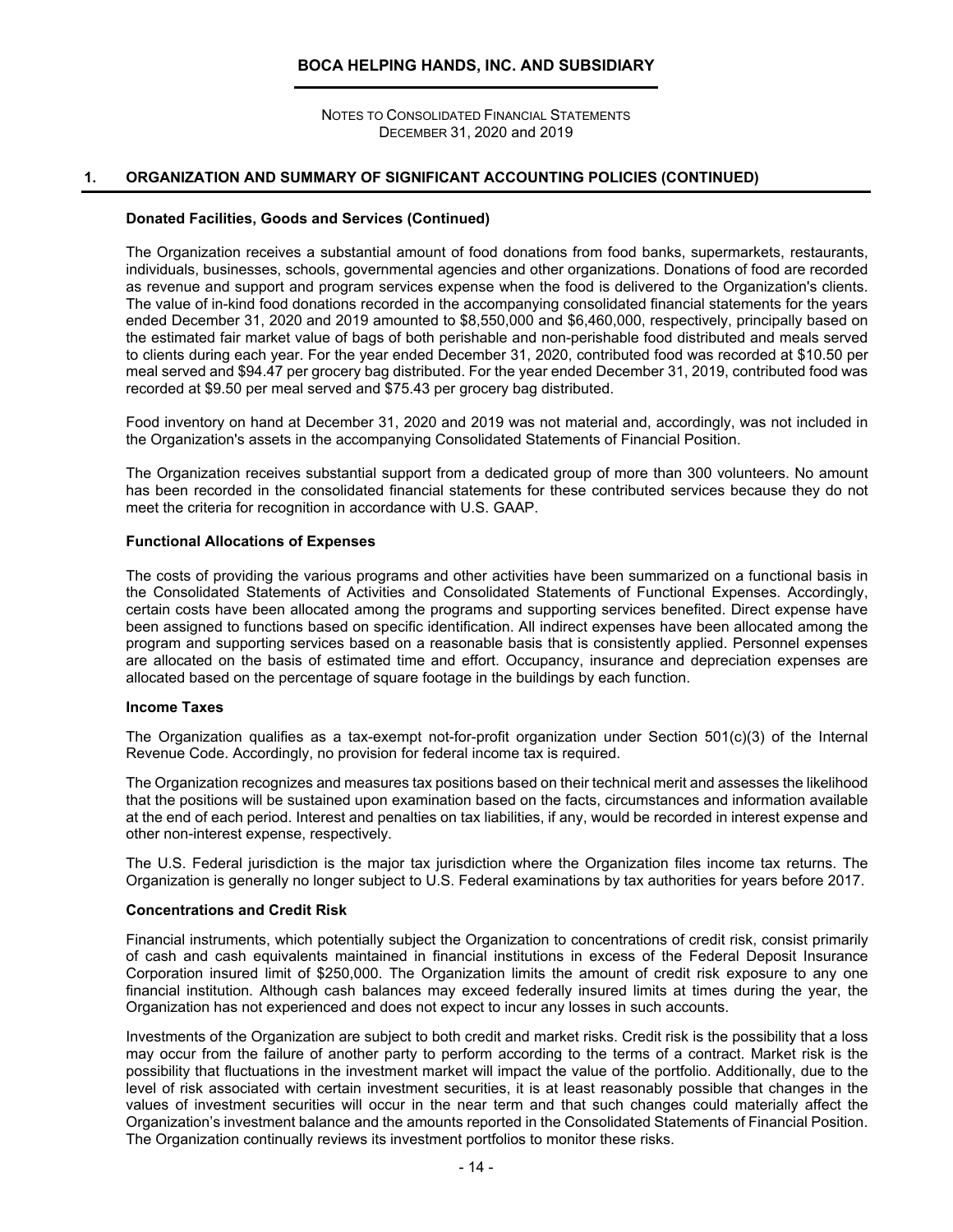NOTES TO CONSOLIDATED FINANCIAL STATEMENTS DECEMBER 31, 2020 and 2019

#### **1. ORGANIZATION AND SUMMARY OF SIGNIFICANT ACCOUNTING POLICIES (CONTINUED)**

#### **Recent Accounting Pronouncements**

#### Lease Accounting

In February 2016, the Financial Accounting Standards Board ("FASB") issued an accounting standard update ("ASU") which amends existing lease guidance. The update requires lessees to recognize a right-of-use asset and related lease liability for many operating leases now currently off-balance sheet under current U.S. GAAP. Also, the FASB has issued amendments to the update with practical expedients related to land easements, lessor accounting, and disclosures related to accounting changes and error corrections. The Organization is currently evaluating the effect the update will have on its consolidated financial statements.

The update originally required transition to the new lease guidance using a modified retrospective approach which would reflect the application of the update as of the beginning of the earliest comparative period presented. A subsequent amendment to the update provides an optional transition method that allows entities to initially apply the new lease guidance with a cumulative-effect adjustment to the opening balance of equity in the period of adoption.

If this optional transition method is elected, after the adoption of the new lease guidance, the Organization's presentation of comparative periods in the consolidated financial statements will continue to be in accordance with current lease accounting. The Organization is evaluating the full impact of this standard and the method of adoption it will elect. The update is originally effective for fiscal years beginning after December 15, 2021, and for interim periods within fiscal years beginning after December 15, 2022, with early application permitted.

#### **Subsequent Events**

The Organization has evaluated subsequent events through May 19, 2021, which is the date the consolidated financial statements were available to be issued.

#### **Reclassification**

Certain items in the 2019 consolidated financial statements were reclassified to conform with the 2020 presentation.

#### **2. CONTRIBUTION AND GRANTS RECEIVABLE**

As of December 31, 2020 and 2019, the Organization had promises to give in the amount of \$23,000 and \$95,100, respectively. As of December 31, 2020 and 2019, all promises to give were due within one year, therefore no discount was required. For the years ended December 31, 2020 and 2019, there was no bad debt expense related to promises to give.

#### **3. LIQUIDITY MANAGEMENT AND AVAILABILITY OF RESOURCES**

The Organization maintains a policy of structuring its financial assets to be available as its general expenditures, liabilities and other obligations come due. The Organization holds cash in various interest-bearing bank accounts with well-known financial institutions and has accounts receivable specialists who actively follow up and collect on open accounts receivable balances. Additionally, the Organization has adopted investment and spending policies for its endowment assets that attempt to provide a predictable stream of income to programs and operations supported by its endowments while seeking to maintain the purchasing power of the endowment assets on an inflation adjusted basis.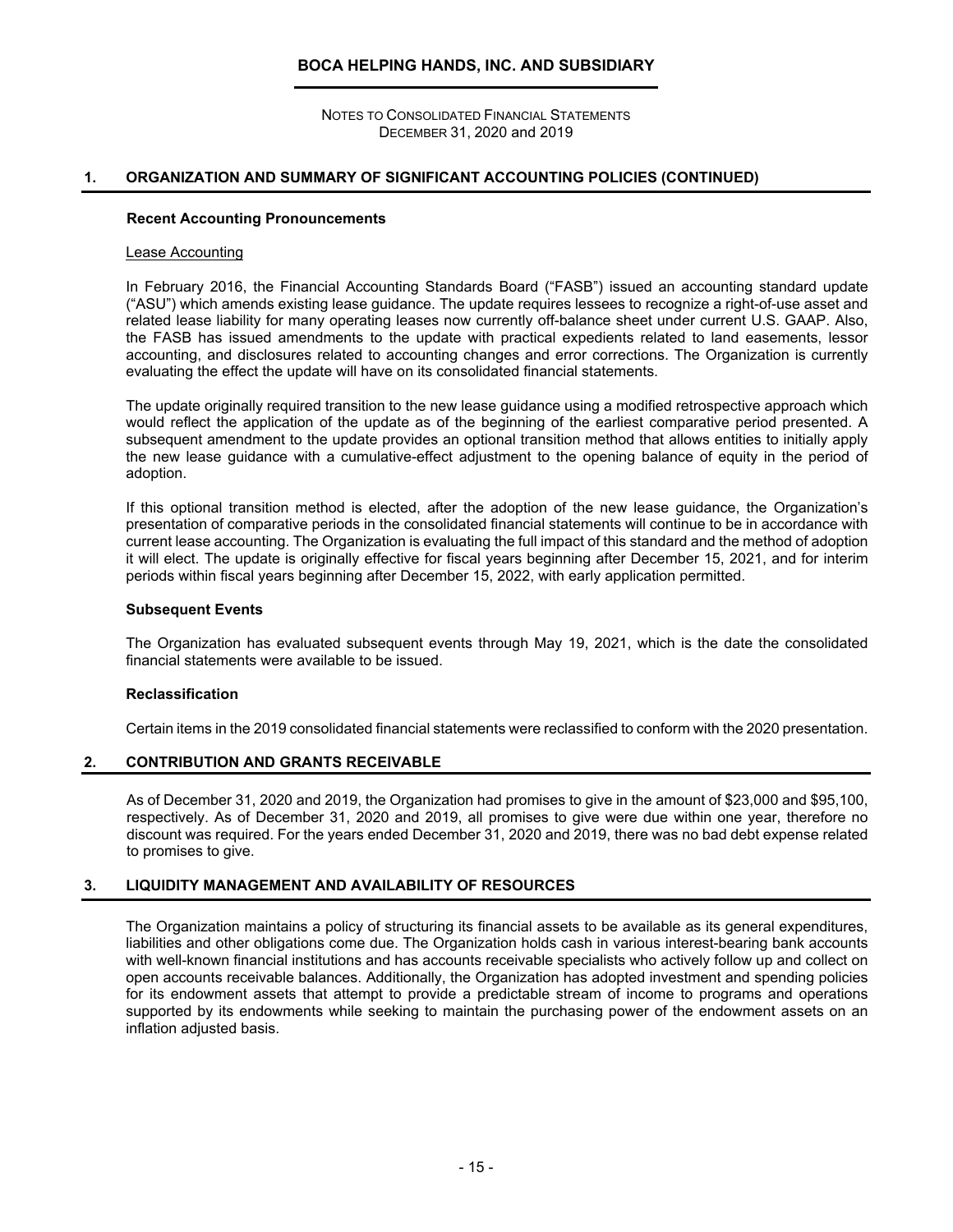#### NOTES TO CONSOLIDATED FINANCIAL STATEMENTS DECEMBER 31, 2020 and 2019

#### **3. LIQUIDITY MANAGEMENT AND AVAILABILITY OF RESOURCES (CONTINUED)**

The Organization's financial assets available within one year of the Consolidated Statements of Financial Position date for general expenditures are as follows as of December 31,:

|                                                                                                                                 | 2020 |                                            |    | 2019                                       |  |  |
|---------------------------------------------------------------------------------------------------------------------------------|------|--------------------------------------------|----|--------------------------------------------|--|--|
| Cash and cash equivalents<br>Promises to give<br>Accounts receivable<br>Investments                                             | \$   | 3,819,165<br>23,000<br>14,431<br>4,841,280 | \$ | 1,317,045<br>95.100<br>74,050<br>3,707,485 |  |  |
| Total financial assets available within one year                                                                                |      | 8,697,876                                  |    | 5,193,680                                  |  |  |
| Less: amounts unavailable to management due to<br>donor imposed restrictions<br>Less: amounts unavailable to management without |      | (24, 750)                                  |    | (95, 100)                                  |  |  |
| Board approval<br>Endowment (Note 6)<br>Total financial assets available to management                                          |      | (4,898,044)<br>3,775,082                   | S  | (3,924,874)<br>1,173,706                   |  |  |

#### **4. PROPERTY AND EQUIPMENT, NET**

Property and equipment, net, consists of the following at December 31,:

|                                   | 2020            | 2019            |
|-----------------------------------|-----------------|-----------------|
| Land                              | \$<br>3,066,214 | \$<br>3,066,214 |
| Buildings and improvements        | 3,610,357       | 3,610,357       |
| Furniture and equipment           | 611,380         | 577,184         |
| Vehicles                          | 313,642         | 313,642         |
| Construction in progess           | 344,750         |                 |
| Total                             | 7,946,343       | 7,567,397       |
| Less: accumulated depreciation    | (1,687,715)     | (1,484,116)     |
| Total property and equipment, net | 6,258,628       | 6,083,281       |

Depreciation expense for the years ended December 31, 2020 and 2019 was \$203,599 and \$181,237, respectively.

During the year ended December 31, 2020, the Organization began constructing a new warehouse to provide additional storage to support the growth of its food donations and distribution efforts. The Project is estimated to cost approximately \$624,000. Sources of funds to complete the Project include the Organization's general funds and its capital campaign (NOTE 1). During the year ended December 31, 2020, the Organization collected approximately \$355,000 of capital campaign contributions for the warehouse and spent approximately \$345,000 on construction and equipment for the facility which is reflected in "Construction in progress." The project is expected to be completed during the second quarter of fiscal year 2021.

#### **5. FAIR VALUE MEASUREMENTS**

The Accounting Standards Committee establishes a framework for measuring fair value. That framework provides a fair value hierarchy that prioritizes the inputs to valuation techniques used to measure fair value. The hierarchy gives the highest priority to unadjusted quoted prices in active markets for identical assets or liabilities (Level 1 measurements) and the lowest priority to unobservable inputs (Level 3 measurements).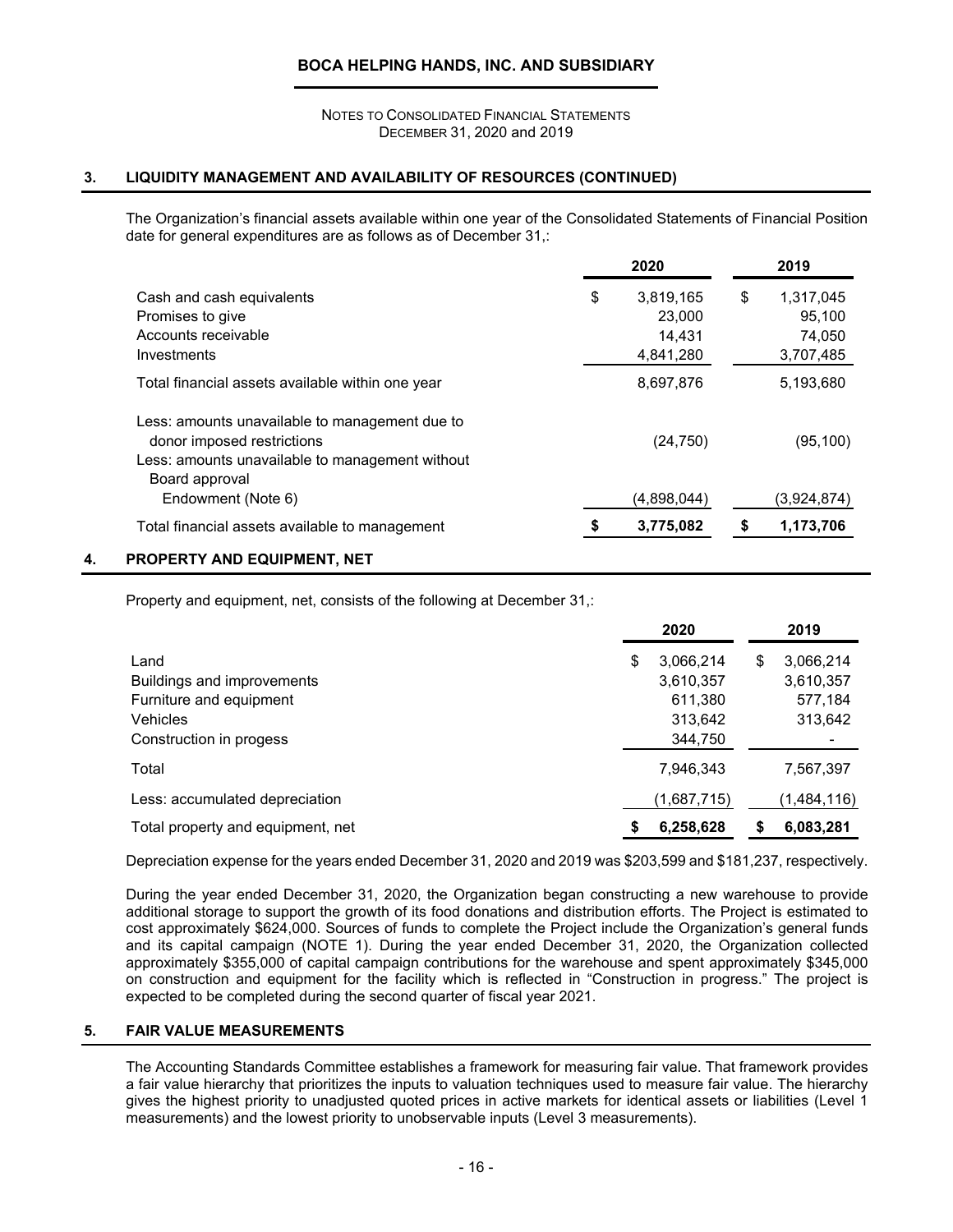NOTES TO CONSOLIDATED FINANCIAL STATEMENTS DECEMBER 31, 2020 and 2019

#### **5. FAIR VALUE MEASUREMENTS (CONTINUED)**

The three levels of the fair value hierarchy are described as follows:

- Level 1 inputs to the valuation methodology are unadjusted quoted prices for identical assets or liabilities in active markets that the Organization has the ability to access.
- Level 2 inputs to the valuation methodology include:
	- quoted prices for similar assets or liabilities in active markets;
	- quoted prices for identical or similar assets or liabilities in inactive markets;
	- inputs other than quoted prices that are observable for the asset or liability;
	- inputs that are derived principally from or corroborated by observable market data by correlation or other means.

If the asset or liability has a specified (contractual) term, the Level 2 input must be observable for substantially the full term of the asset or liability.

 Level 3 inputs to the valuation methodology are unobservable and significant to the fair value measurement.

The asset's or liability's fair value measurement level within the fair value hierarchy is based on the lowest level of any input that is significant to the fair value measurement. Valuation techniques used need to maximize the use of observable inputs and minimize the use of unobservable inputs.

The following is a description of the valuation methodologies used for assets measured at fair value. There have been no changes in the methodologies used at December 31, 2020 and 2019.

#### **Items Measured at Fair Value on a Recurring Basis**

*Mutual funds* consist of securities managed by independent investment advisors with discretionary investment authority. Mutual funds are valued at the closing price reported in the active market in which the individual securities are traded.

*Corporate bonds* consist of investments in securities issued through independent investment advisors. These investments are valued at the closing price reported in the active market in which the bond securities are traded.

*Government bonds* consist of investments in securities issued by the U.S. Treasury. These investments are valued at the closing price reported in the active market in which the bond securities are traded.

*Investments held at the Community Foundation of Palm Beach and Martin Counties ("Community Foundation")*  consist of investments held with the Community Foundation whose fair values are determined by calculating the Organization's net asset value ("NAV") in the pool. The Organization has the ability to redeem the investment at NAV upon request and approval of the Community Foundation's board and there are no unfunded commitments. At December 31, 2020 and 2019, these investments are reflected at NAV, using the practical expedient, on the accompanying Consolidated Statements of Financial Position.

The preceding methods described may produce a fair value calculation that may not be indicative of net realizable value or reflective of future fair values. Furthermore, although the Organization believes its valuation methodologies are appropriate and consistent with other market participants, the use of different methodologies or assumptions to determine the fair value of certain financial instruments could result in a different fair value measurement at the reporting date. The values assigned to certain investments are based upon currently available information and do not necessarily represent amounts that may ultimately be realized. Because of the inherent uncertainty of valuation, those estimated fair values may differ significantly from the values that would have been used had a ready market for the investments existed and those differences could be material.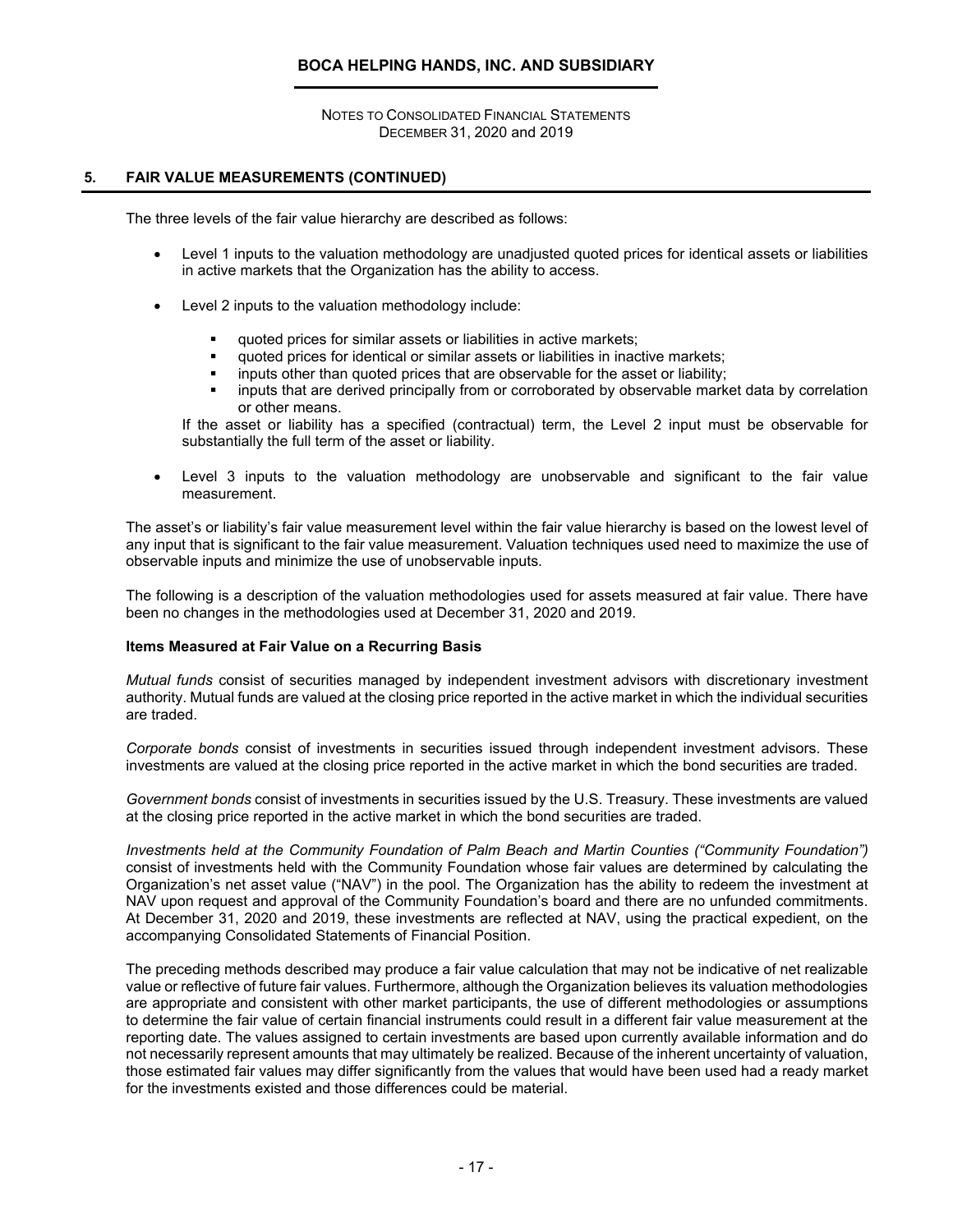#### NOTES TO CONSOLIDATED FINANCIAL STATEMENTS DECEMBER 31, 2020 and 2019

#### **5. FAIR VALUE MEASUREMENTS (CONTINUED)**

The following tables represent the Organization's financial instruments measured at fair value on a recurring basis at December 31, 2020 and 2019 for each of the fair value hierarchy levels:

|                                |                 | Fair Value Measurements at December 31, 2020                                                    |                                                                                       |                                                                                  |  |
|--------------------------------|-----------------|-------------------------------------------------------------------------------------------------|---------------------------------------------------------------------------------------|----------------------------------------------------------------------------------|--|
| <b>Description</b>             | Total           | <b>Quoted Prices</b><br>In Active<br><b>Markets for</b><br><b>Identical Assets</b><br>(Level 1) | <b>Significant</b><br><b>Other</b><br><b>Observable</b><br><b>Inputs</b><br>(Level 2) | <b>Significant</b><br><b>Other</b><br>Unobservable<br><b>Inputs</b><br>(Level 3) |  |
| Assets:                        |                 |                                                                                                 |                                                                                       |                                                                                  |  |
| Mutual funds                   |                 |                                                                                                 |                                                                                       |                                                                                  |  |
| Corporate Bond                 | \$<br>229,557   | \$<br>229,557                                                                                   | \$                                                                                    | \$                                                                               |  |
| Diversified emerging markets   | 145,546         | 145,546                                                                                         |                                                                                       |                                                                                  |  |
| Fixed income                   | 630,481         | 630,481                                                                                         |                                                                                       |                                                                                  |  |
| Foreign                        | 597,541         | 597,541                                                                                         |                                                                                       |                                                                                  |  |
| High yield bond                | 444,127         | 444,127                                                                                         |                                                                                       |                                                                                  |  |
| Infrastructure                 | 6,920           | 6,920                                                                                           |                                                                                       |                                                                                  |  |
| Large blend                    | 707,158         | 707,158                                                                                         |                                                                                       |                                                                                  |  |
| Large growth                   | 347,750         | 347,750                                                                                         |                                                                                       |                                                                                  |  |
| Large value                    | 387,220         | 387,220                                                                                         |                                                                                       |                                                                                  |  |
| Mid-cap blend                  | 299,343         | 299,343                                                                                         |                                                                                       |                                                                                  |  |
| Small blend                    | 264,924         | 264,924                                                                                         |                                                                                       |                                                                                  |  |
| Technology                     | 134,426         | 134,426                                                                                         |                                                                                       |                                                                                  |  |
| Corporate bonds                | 289,990         | 289,990                                                                                         |                                                                                       |                                                                                  |  |
| Government bonds               | 324,553         | 324,553                                                                                         |                                                                                       |                                                                                  |  |
|                                | 4,809,537       | \$<br>4,809,537                                                                                 | \$                                                                                    | \$                                                                               |  |
| Investments at net asset value | 31,743          |                                                                                                 |                                                                                       |                                                                                  |  |
|                                | \$<br>4,841,280 |                                                                                                 |                                                                                       |                                                                                  |  |

|                                |                 | Fair Value Measurements at December 31, 2019                                                    |                                                                         |                                                                                  |  |
|--------------------------------|-----------------|-------------------------------------------------------------------------------------------------|-------------------------------------------------------------------------|----------------------------------------------------------------------------------|--|
| <b>Description</b>             | <b>Total</b>    | <b>Quoted Prices</b><br>In Active<br><b>Markets for</b><br><b>Identical Assets</b><br>(Level 1) | <b>Significant</b><br>Other<br>Observable<br><b>Inputs</b><br>(Level 2) | <b>Significant</b><br><b>Other</b><br>Unobservable<br><b>Inputs</b><br>(Level 3) |  |
| Assets:                        |                 |                                                                                                 |                                                                         |                                                                                  |  |
| Mutual funds                   |                 |                                                                                                 |                                                                         |                                                                                  |  |
| Corporate Bond                 | \$<br>135,857   | \$<br>135,857                                                                                   | \$                                                                      | \$                                                                               |  |
| Diversified emerging markets   | 103,972         | 103,972                                                                                         |                                                                         |                                                                                  |  |
| Fixed income                   | 698,798         | 698,798                                                                                         |                                                                         |                                                                                  |  |
| Foreign                        | 523,491         | 523,491                                                                                         |                                                                         |                                                                                  |  |
| High yield bond                | 322,782         | 322,782                                                                                         |                                                                         |                                                                                  |  |
| Infrastructure                 | 8,308           | 8,308                                                                                           |                                                                         |                                                                                  |  |
| Large blend                    | 478,453         | 478,453                                                                                         |                                                                         |                                                                                  |  |
| Large growth                   | 185,085         | 185,085                                                                                         |                                                                         |                                                                                  |  |
| Large value                    | 346,118         | 346,118                                                                                         |                                                                         |                                                                                  |  |
| Mid-cap blend                  | 206,511         | 206,511                                                                                         |                                                                         |                                                                                  |  |
| Small blend                    | 148,292         | 148,292                                                                                         |                                                                         |                                                                                  |  |
| Small value                    | 54,280          | 54,280                                                                                          |                                                                         |                                                                                  |  |
| Technology                     | 68,617          | 68,617                                                                                          |                                                                         |                                                                                  |  |
| Corporate bonds                | 229,837         | 229,837                                                                                         |                                                                         |                                                                                  |  |
| Government bonds               | 168,894         | 168,894                                                                                         |                                                                         |                                                                                  |  |
|                                | \$<br>3,679,293 | \$<br>3,679,293                                                                                 | \$                                                                      | \$                                                                               |  |
| Investments at net asset value | 28,192          |                                                                                                 |                                                                         |                                                                                  |  |
|                                | \$<br>3,707,485 |                                                                                                 |                                                                         |                                                                                  |  |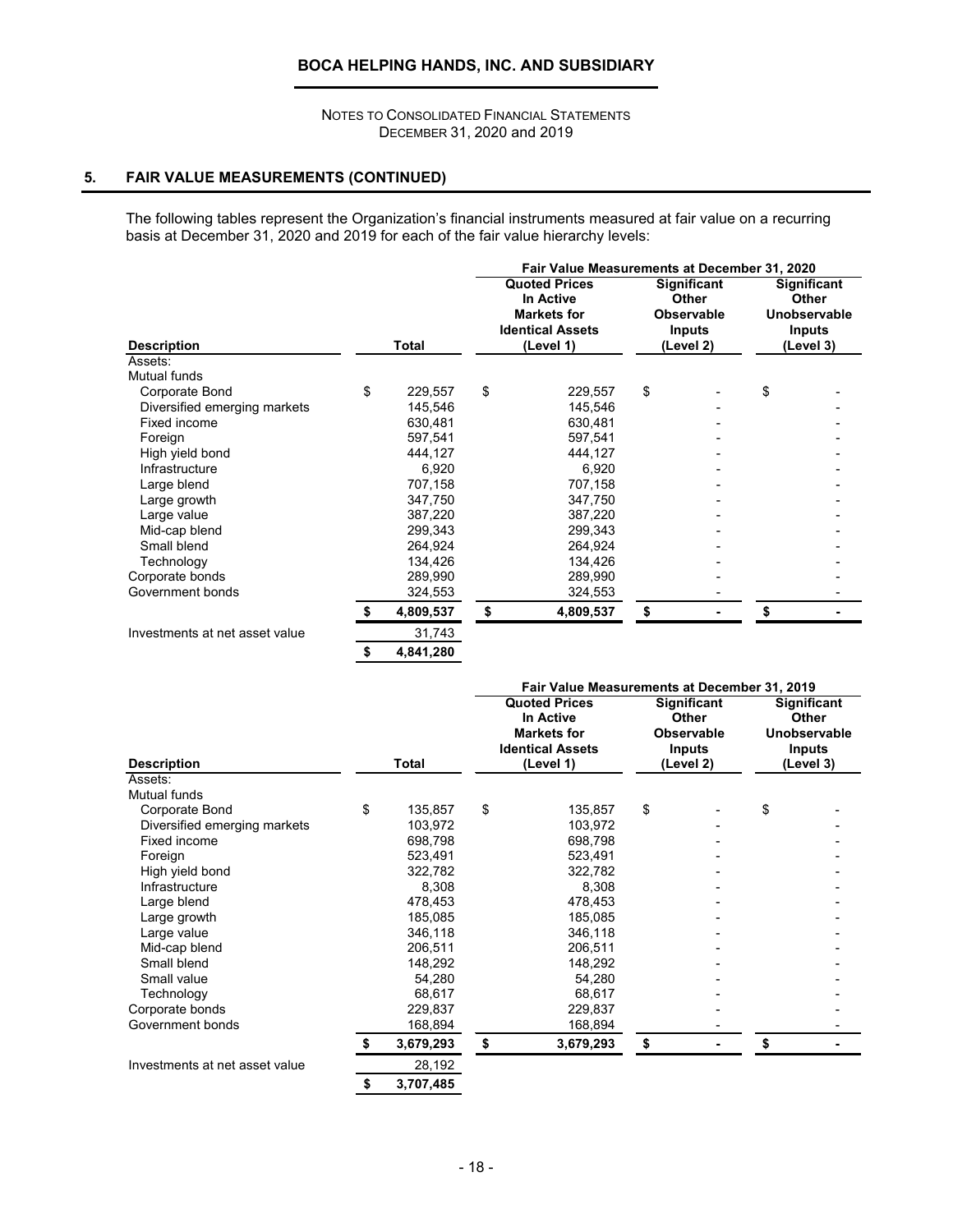NOTES TO CONSOLIDATED FINANCIAL STATEMENTS DECEMBER 31, 2020 and 2019

#### **5. FAIR VALUE MEASUREMENTS (CONTINUED)**

There were no financial assets or liabilities measured at fair value on a non-recurring basis at December 31, 2020 and 2019.

Investment income, net from cash and cash equivalents and investments is comprised of the following for the years ended December 31,:

|                                     | 2020 |         |    | 2019    |
|-------------------------------------|------|---------|----|---------|
| Dividends and interest, net of fees | S    | 89.980  | \$ | 105,705 |
| Net realized (losses) gains         |      | (4,042) |    | 13.540  |
| Net unrealized gains                |      | 503,338 |    | 398,552 |
|                                     |      | 589,276 |    | 517,797 |

Investment income, net for the years ended December 31, 2020 and 2019 is shown net of management fees of approximately \$30,000 and \$22,000, respectively.

#### **6. PAYCHECK PROTECTION PROGRAM LOAN**

On April 13, 2020, the Organization received a loan of \$170,155 under the Paycheck Protection Program ("PPP") authorized by the Coronavirus Aid, Relief, and Economic Security Act that was signed into law on March 27, 2020. The loan begins accruing interest at a rate of 1.00% on the effective date. The loan matures on April 13, 2022, at which time all unpaid principal and accrued interest is due. Under the PPP, loan funds are eligible for forgiveness to the extent that they are used to cover certain payroll, rent, and utility costs and if the Organization retains employees during a specified period. The proceeds from the loan are recognized as a financial liability. The proceeds will be recognized as a gain on extinguishment of debt once forgiveness has been granted and the Organization is legally released of the obligation. As of December 31, 2020, the amount outstanding on the PPP loan was approximately \$170,155. On April 26, 2021, the Organization received notice that the entire loan was forgiven by the Small Business Association ("SBA").

Maturities of the Paycheck Protection Program loan, including interest, as of December 31, 2020 is as follows:

| Years ending December 31, |   |         |
|---------------------------|---|---------|
| 2021                      | S | 129,489 |
| 2022                      |   | 43,163  |
|                           |   | 172,652 |

#### **7. BOARD DESIGNATED ENDOWMENT**

The Organization's Endowment Fund consists of individual funds established for the purpose of benefiting and supporting BHH in its mission to provide food, assistance, job mentoring and other services to underserved populations in Palm Beach County, Florida and to enhance BHH's long-range goals. The Endowment Fund includes funds only designated by the Executive Board and does not include any funds with donor restrictions. As required by U.S. GAAP, net assets associated with endowment funds, including funds designated by the Executive Board to function as endowments, are classified and reported based on the existence or absence of donor-imposed restrictions.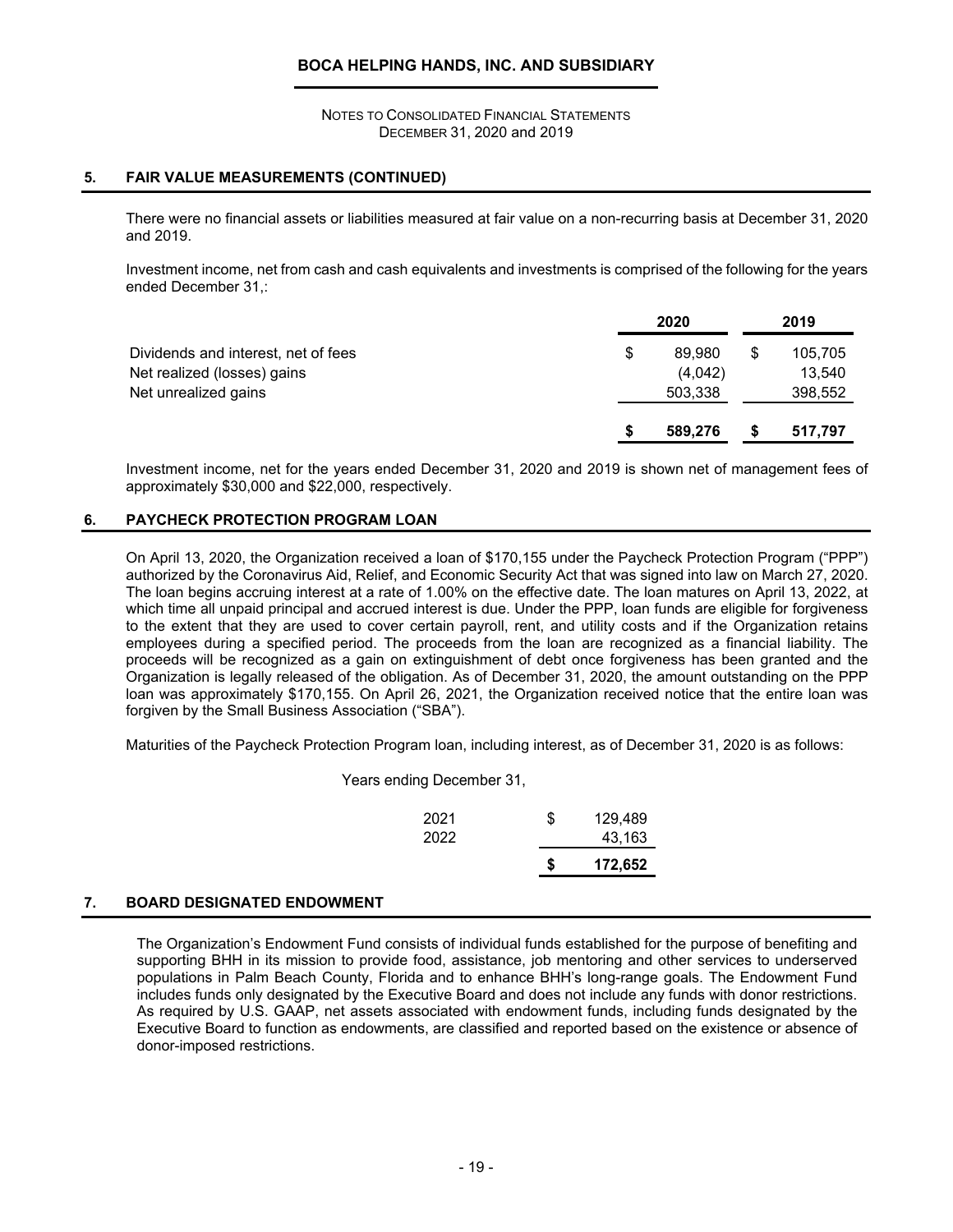#### NOTES TO CONSOLIDATED FINANCIAL STATEMENTS DECEMBER 31, 2020 and 2019

#### **7. BOARD DESIGNATED ENDOWMENT (CONTINUED)**

#### **Return Objectives, Risk Parameters and Strategies Employed for Achieving Objectives**

In support of the mission of the Organization, the Endowment Fund is to be invested to provide sufficient distributable earnings in the form of a total return from capital appreciation and income (dividends, interest and realized capital gains) in real terms, considering inflation and to regulate the Endowment Fund's long term ability to distribute income. The primary investment mission is to preserve principal and purchasing power in real dollar terms, while supporting current income requirements of the Organization.

#### **Spending Policy and How the Investment Objectives Relate to Spending Policy**

The Board of the Organization approves all spending of the Endowment Fund when required to support the operations of BHH. The intent is to only use funds from the Endowment Fund when necessary and allow the Endowment Fund to grow. Accordingly, over the long-term, the Organization expects the current spending policy to allow its endowments to grow.

#### **Summary of Endowment Assets:**

Endowment assets consist of the following as of December 31,:

|                           | 2020      |    | 2019      |
|---------------------------|-----------|----|-----------|
| Cash and cash equivalents | 71.875    | S  | 258.266   |
| Investments               | 4,826,169 |    | 3,666,608 |
|                           | 4,898,044 | \$ | 3,924,874 |

Management of the Organization anticipates that, as a result of fundraising and solicitation efforts, the Endowment Fund will receive donor funds in the future.

Changes in endowment net assets are as follows for the years ended December 31,:

|   | 2020      |   | 2019      |
|---|-----------|---|-----------|
| S | 3,924,874 | S | 2,174,317 |
|   | 388,545   |   | 1,603,069 |
|   |           |   | (360,000) |
|   |           |   |           |
|   | 584,625   |   | 507,488   |
|   | 4,898,044 |   | 3,924,874 |
|   |           |   |           |

#### **8. NET ASSETS WITH DONOR RESTRICTIONS**

Net assets with donor restrictions are time and purpose restricted as follows as of December 31,:

|                                                         |   | 2020            | 2019              |
|---------------------------------------------------------|---|-----------------|-------------------|
| Job Training/Job Mentoring Programs<br>Capital campaign | S | 15.000<br>9,750 | \$<br>95,100<br>- |
|                                                         |   | 24,750          | 95,100            |